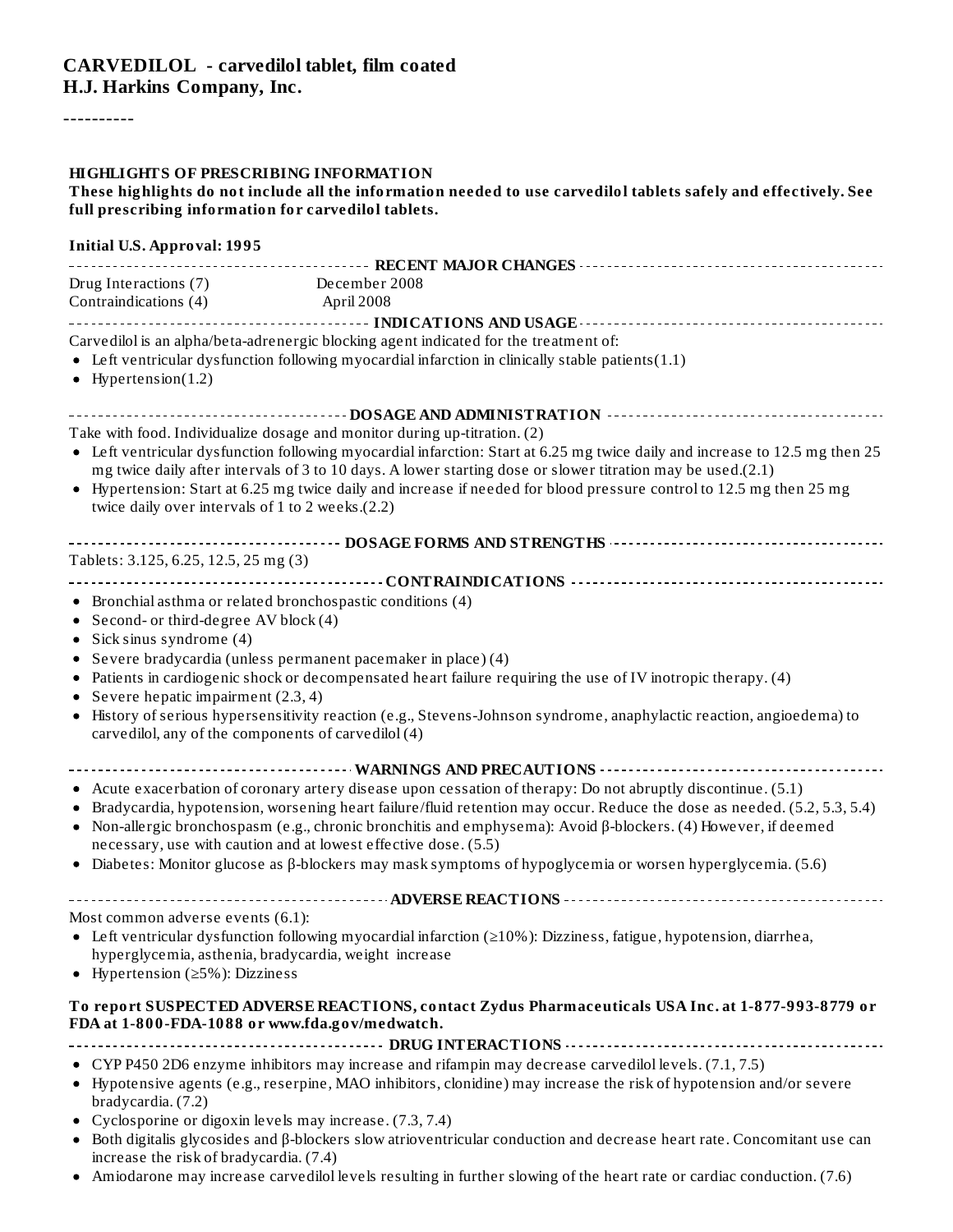- Verapamil- or diltiazem-type calcium channel blockers may affect ECG and/or blood pressure. (7.6)
- $\bullet$  Insulin and oral hypoglycemics action may be enhanced. (7.7)

#### **See 17 for PATIENT COUNSELING INFORMATION.**

**Revised: 11/2011**

#### **FULL PRESCRIBING INFORMATION: CONTENTS\* 1. INDICATIONS AND USAGE**

1.1 Left Ventricular Dysfunction Following Myocardial Infarction: 1.2 Hypertension:

#### **2. DOSAGE AND ADMINISTRATION**

- 2.1 Left Ventricular Dysfunction Following Myocardial Infarction:
- 2.2 Hypertension
- 2.3 Hepatic Impairment

#### **3. DOSAGE FORMS AND STRENGTHS**

**4. CONTRAINDICATIONS**

#### **5. WARNINGS AND PRECAUTIONS**

- 5.1 Cessation of Therapy
- 5.2 Bradycardia
- 5.3 Hypotension
- 5.4 Heart Failure/Fluid Retention
- 5.5 Non-allergic Bronchospasm
- 5.6 Glycemic Control in Type 2 Diabetes
- 5.7 Peripheral Vascular Disease
- 5.8 Deterioration of Renal Function
- 5.9 Anesthesia and Major Surgery
- 5.10 Thyrotoxicosis
- 5.11 Pheochromocytoma
- 5.12 Prinzmetal's Variant Angina
- 5.13 Risk of Anaphylactic Reaction

#### **6. ADVERSE REACTIONS**

- 6.1 Clinical Studies Experience
- 6.2 Laboratory Abnormalities
- 6.3 Postmarketing Experience

#### **7. DRUG INTERACTIONS**

- 7.1 CYP2D6 Inhibitors and Poor Metabolizers
- 7.2 Hypotensive Agents
- 7.3 Cyclosporine
- 7.4 Digitalis Glycosides
- 7.5 Inducers/Inhibitors of Hepatic Metabolism
- 7.6 Amiodarone
- 7.7 Calcium Channel Blockers
- 7.8 Insulin or Oral Hypoglycemics

#### **8. USE IN SPECIFIC POPULATIONS**

- 8.1 Pregnancy
- 8.3 Nursing Mothers
- 8.4 Pediatric Use
- 8.5 Geriatric Use
- **10. OVERDOSAGE**
- **11. DESCRIPTION**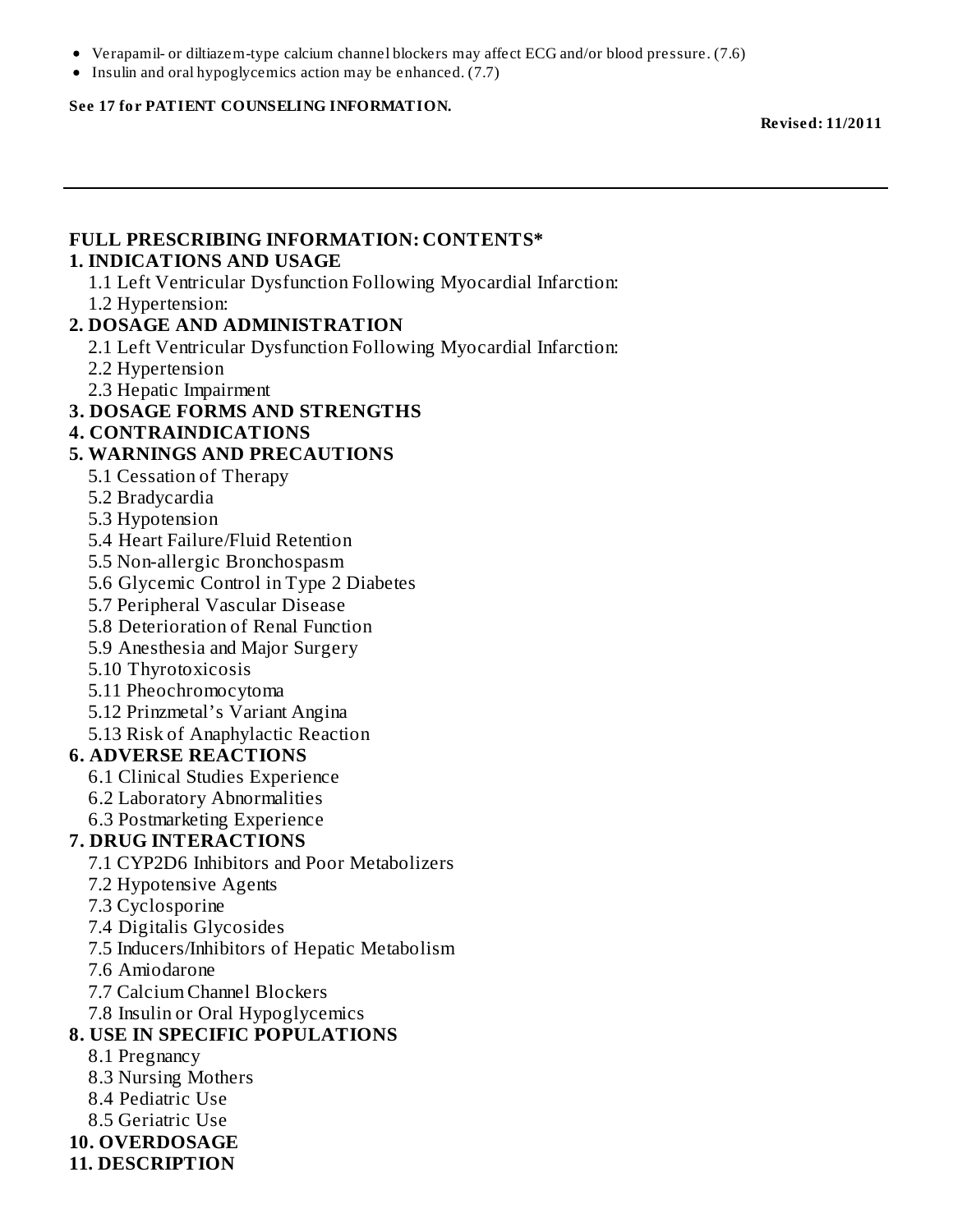#### **12. CLINICAL PHARMACOLOGY**

- 12.1 Mechanism of Action
- 12.2 Pharmacodynamics
- 12.3 Pharmacokinetics
- 12.4 Specific Populations
- 12.5 Drug-Drug Interactions

# **13. NONCLINICAL TOXICOLOGY**

13.3 Carcinogenesis, Mutagenesis, Impairment of Fertility

# **14. CLINICAL STUDIES**

14.1 Left Ventricular Dysfunction Following Myocardial Infarction

14.2 Hypertension

# **16. HOW SUPPLIED/STORAGE AND HANDLING**

# **17. PATIENT COUNSELING INFORMATION**

- 17.1 Patient Advice
- 17.2 FDA-Approved Patient Labeling

\* Sections or subsections omitted from the full prescribing information are not listed.

# **FULL PRESCRIBING INFORMATION**

# **1. INDICATIONS AND USAGE**

# **1.1 Left Ventricular Dysfunction Following Myocardial Infarction:**

Carvedilol tablets are indicated to reduce cardiovascular mortality in clinically stable patients who have survived the acute phase of a myocardial infarction and have a left ventricular ejection fraction of ≤40% (with or without symptomatic heart failure) [see *Clinical Studies (14.1)].*

# **1.2 Hypertension:**

Carvedilol tablets are indicated for the management of essential hypertension [see *Clinical Studies (14.2)].* It can be used alone or in combination with other antihypertensive agents, especially thiazidetype diuretics [see *Drug Interactions (7.2)].*

# **2. DOSAGE AND ADMINISTRATION**

Carvedilol should be taken with food to slow the rate of absorption and reduce the incidence of orthostatic effects.

# **2.1 Left Ventricular Dysfunction Following Myocardial Infarction:**

DOSAGE MUST BE INDIVIDUALIZED AND MONITORED DURING UP-TITRATION. Treatment with carvedilol tablets may be started as an inpatient or outpatient and should be started after the patient is hemodynamically stable and fluid retention has been minimized. It is recommended that carvedilol tablets be started at 6.25 mg twice daily and increased after 3 to 10 days, based on tolerability, to 12.5 mg twice daily, then again to the target dose of 25 mg twice daily. A lower starting dose may be used (3.125 mg twice daily) and/or the rate of up-titration may be slowed if clinically indicated (e.g., due to low blood pressure or heart rate, or fluid retention). Patients should be maintained on lower doses if higher doses are not tolerated. The recommended dosing regimen need not be altered in patients who received treatment with an IV or oral β-blocker during the acute phase of the myocardial infarction.

# **2.2 Hypertension**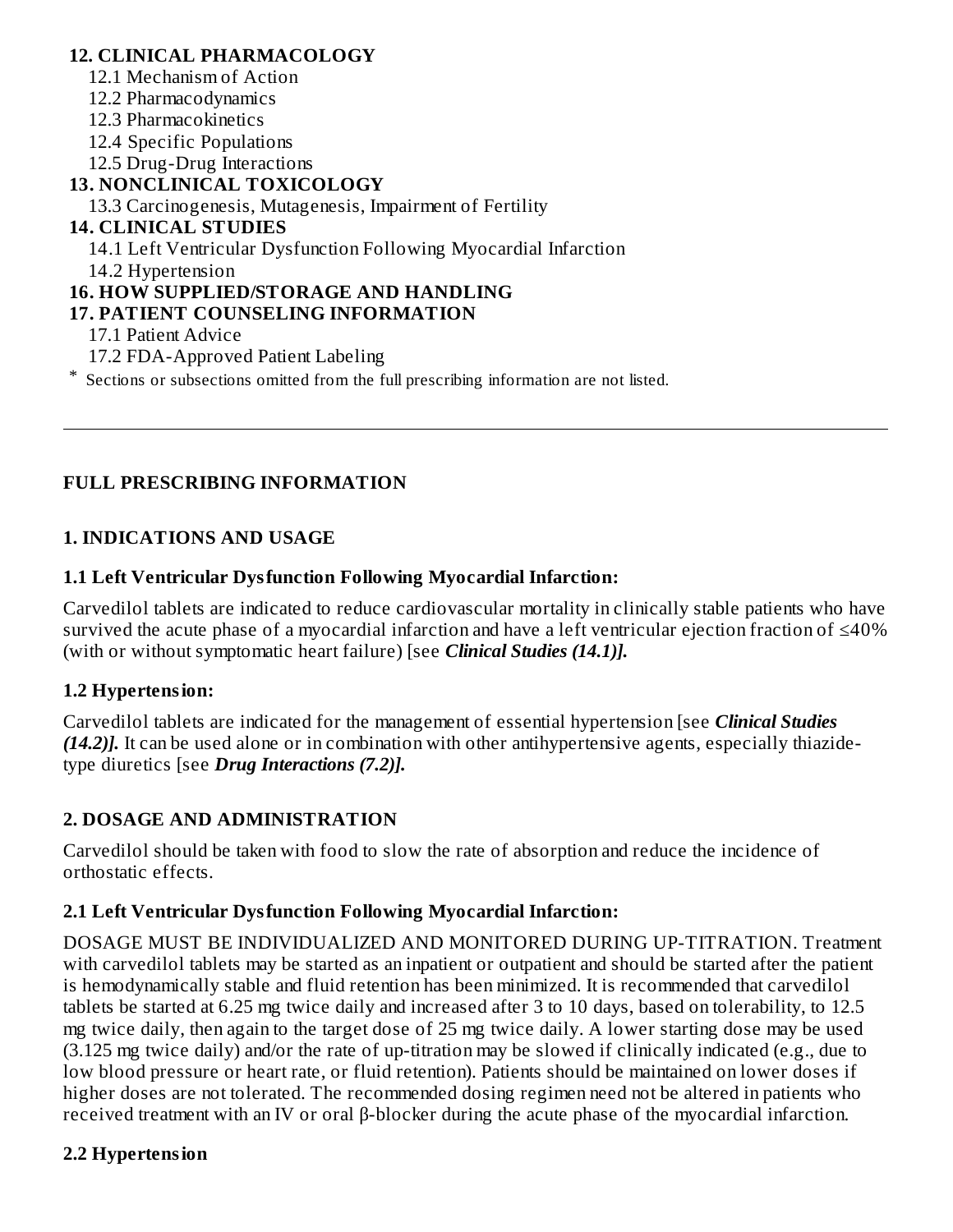DOSAGE MUST BE INDIVIDUALIZED. The recommended starting dose of carvedilol tablets is 6.25 mg twice daily. If this dose is tolerated, using standing systolic pressure measured about 1 hour after dosing as a guide, the dose should be maintained for 7 to 14 days, and then increased to 12.5 mg twice daily if needed, based on trough blood pressure, again using standing systolic pressure one hour after dosing as a guide for tolerance. This dose should also be maintained for 7 to 14 days and can then be adjusted upward to 25 mg twice daily if tolerated and needed. The full antihypertensive effect of carvedilol tablet is seen within 7 to 14 days. Total daily dose should not exceed 50 mg.

Concomitant administration with a diuretic can be expected to produce additive effects and exaggerate the orthostatic component of carvedilol action.

### **2.3 Hepatic Impairment**

Carvedilol tablets should not be given to patients with severe hepatic impairment [see **CONTRAINDICATIONS (4)].**

# **3. DOSAGE FORMS AND STRENGTHS**

The white to off-white, round, film-coated tablets are available in the following strengths: 3.125 mg– debossed with Z and 1, 6.25 mg–debossed with ZC40, 12.5 mg–debossed with ZC41 and 25 mg– debossed with ZC42.

# **4. CONTRAINDICATIONS**

Carvedilol tablets are contraindicated in the following conditions:

- Bronchial asthma or related bronchospastic conditions. Deaths from status asthmaticus have been reported following single doses of carvedilol tablets.
- Second- or third-degree AV block
- Sick sinus syndrome
- Severe bradycardia (unless a permanent pacemaker is in place)
- Patients with cardiogenic shock or who have decompensated heart failure requiring the use of intravenous inotropic therapy. Such patients should first be weaned from intravenous therapy before initiating carvedilol tablets
- Patients with severe hepatic impairment
- Patients with a history of a serious hypersensitivity reaction (e.g., Stevens-Johnson syndrome,  $\bullet$ anaphylactic reaction, angioedema) to carvedilol, any of the components of carvedilol tablets.

# **5. WARNINGS AND PRECAUTIONS**

# **5.1 Cessation of Therapy**

**Patients with coronary artery dis eas e, who are being treated with carvedilol tablets, should be advis ed against abrupt dis continuation of therapy. Severe exacerbation of angina and the occurrence of myocardial infarction and ventricular arrhythmias have been reported in angina patients following the abrupt dis continuation of therapy with β-blockers. The last 2 complications may occur with or without preceding exacerbation of the angina pectoris. As with other βblockers, when dis continuation of carvedilol tablets is planned, the patients should be carefully obs erved and advis ed to limit physical activity to a minimum. Carvedilol tablets should be dis continued over 1 to 2 weeks whenever possible. If the angina wors ens or acute coronary insufficiency develops, it is recommended that carvedilol tablets be promptly reinstituted, at least temporarily. Becaus e coronary artery dis eas e is common and may be unrecognized, it may be prudent not to dis continue therapy with carvedilol abruptly even in patients treated only for hypertension or heart failure.**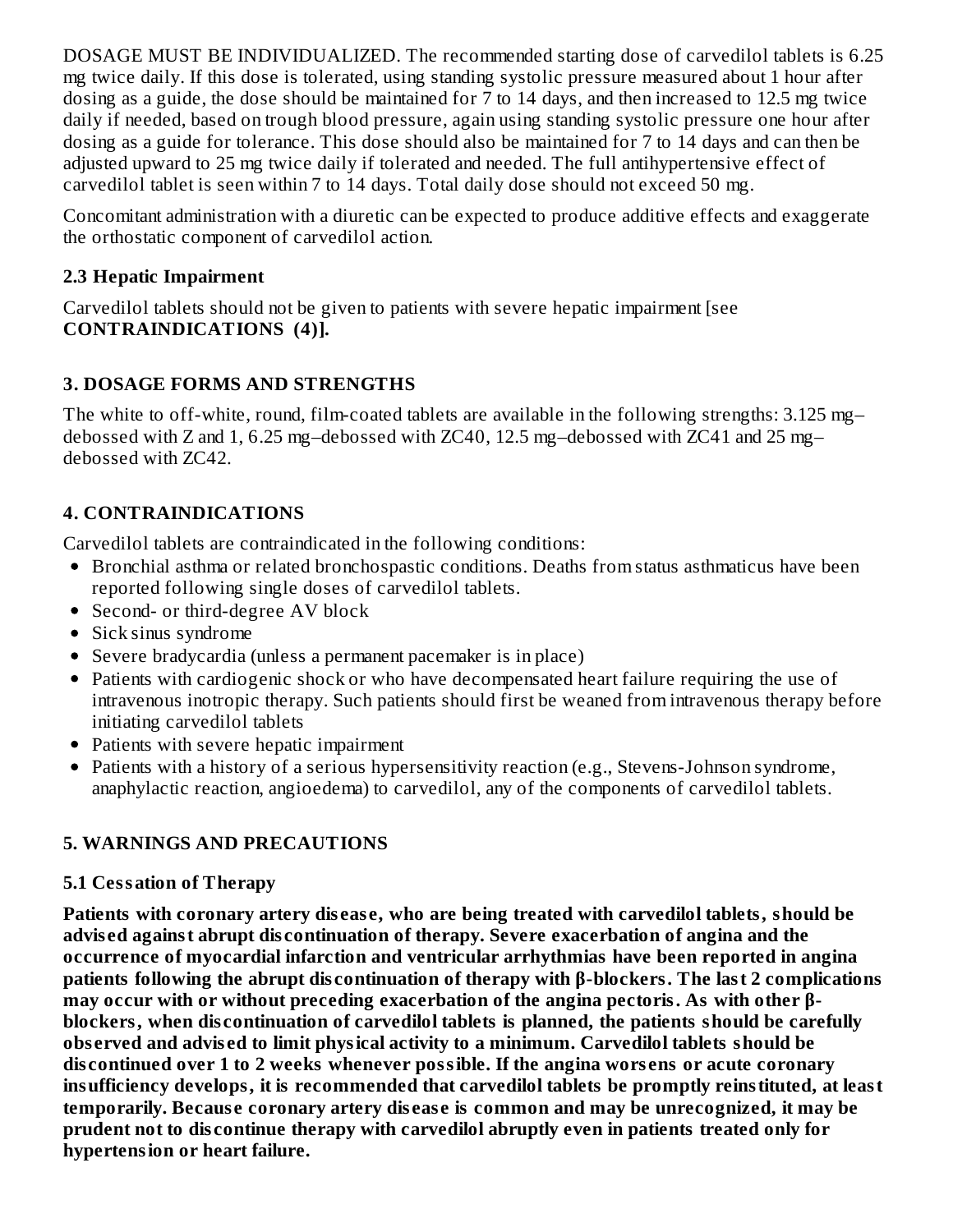# **5.2 Bradycardia**

In clinical trials, carvedilol tablets caused bradycardia in about 2% of hypertensive patients, and 6.5% of myocardial infarction patients with left ventricular dysfunction. If pulse rate drops below 55 beats/minute, the dosage should be reduced.

#### **5.3 Hypotension**

Postural hypotension occurred in 1.8% and syncope in 0.1% of hypertensive patients, primarily following the initial dose or at the time of dose increase and was a cause for discontinuation of therapy in 1% of patients.

In the CAPRICORN study of survivors of an acute myocardial infarction, hypotension or postural hypotension occurred in 20.2% of patients receiving carvedilol tablets compared to 12.6% of placebo patients. Syncope was reported in 3.9% and 1.9% of patients, respectively. These events were a cause for discontinuation of therapy in 2.5% of patients receiving carvedilol tablets, compared to 0.2% of placebo patients.

Starting with a low dose, administration with food, and gradual up-titration should decrease the likelihood of syncope or excessive hypotension [see **DOSAGE AND ADMINISTRATION (2.1, 2.2)].** During initiation of therapy, the patient should be cautioned to avoid situations such as driving or hazardous tasks, where injury could result should syncope occur.

#### **5.4 Heart Failure/Fluid Retention**

Worsening heart failure or fluid retention may occur during up-titration of carvedilol. If such symptoms occur, diuretics should be increased and the carvedilol dose should not be advanced until clinical stability resumes. Occasionally it is necessary to lower the carvedilol dose or temporarily discontinue it. Such episodes do not preclude subsequent successful titration of, or a favorable response to, carvedilol.

#### **5.5 Non-allergic Bronchospasm**

Patients with bronchospastic disease (e.g., chronic bronchitis and emphysema) should, in general, not receive β-blockers. Carvedilol tablets may be used with caution, however, in patients who do not respond to, or cannot tolerate, other antihypertensive agents. It is prudent, if carvedilol tablets are used, to use the smallest effective dose, so that inhibition of endogenous or exogenous β-agonists is minimized.

In clinical trials, patients with bronchospastic disease were enrolled if they did not require oral or inhaled medication to treat their bronchospastic disease. In such patients, it is recommended that carvedilol be used with caution. The dosing recommendations should be followed closely and the dose should be lowered if any evidence of bronchospasm is observed during up-titration.

# **5.6 Glycemic Control in Type 2 Diabetes**

In general, β-blockers may mask some of the manifestations of hypoglycemia, particularly tachycardia. Nonselective β-blockers may potentiate insulin-induced hypoglycemia and delay recovery of serum glucose levels. Patients subject to spontaneous hypoglycemia, or diabetic patients receiving insulin or oral hypoglycemic agents, should be cautioned about these possibilities.

Studies designed to examine the effects of carvedilol on glycemic control in patients with diabetes and heart failure have not been conducted.

# **5.7 Peripheral Vas cular Dis eas e**

β-blockers can precipitate or aggravate symptoms of arterial insufficiency in patients with peripheral vascular disease. Caution should be exercised in such individuals.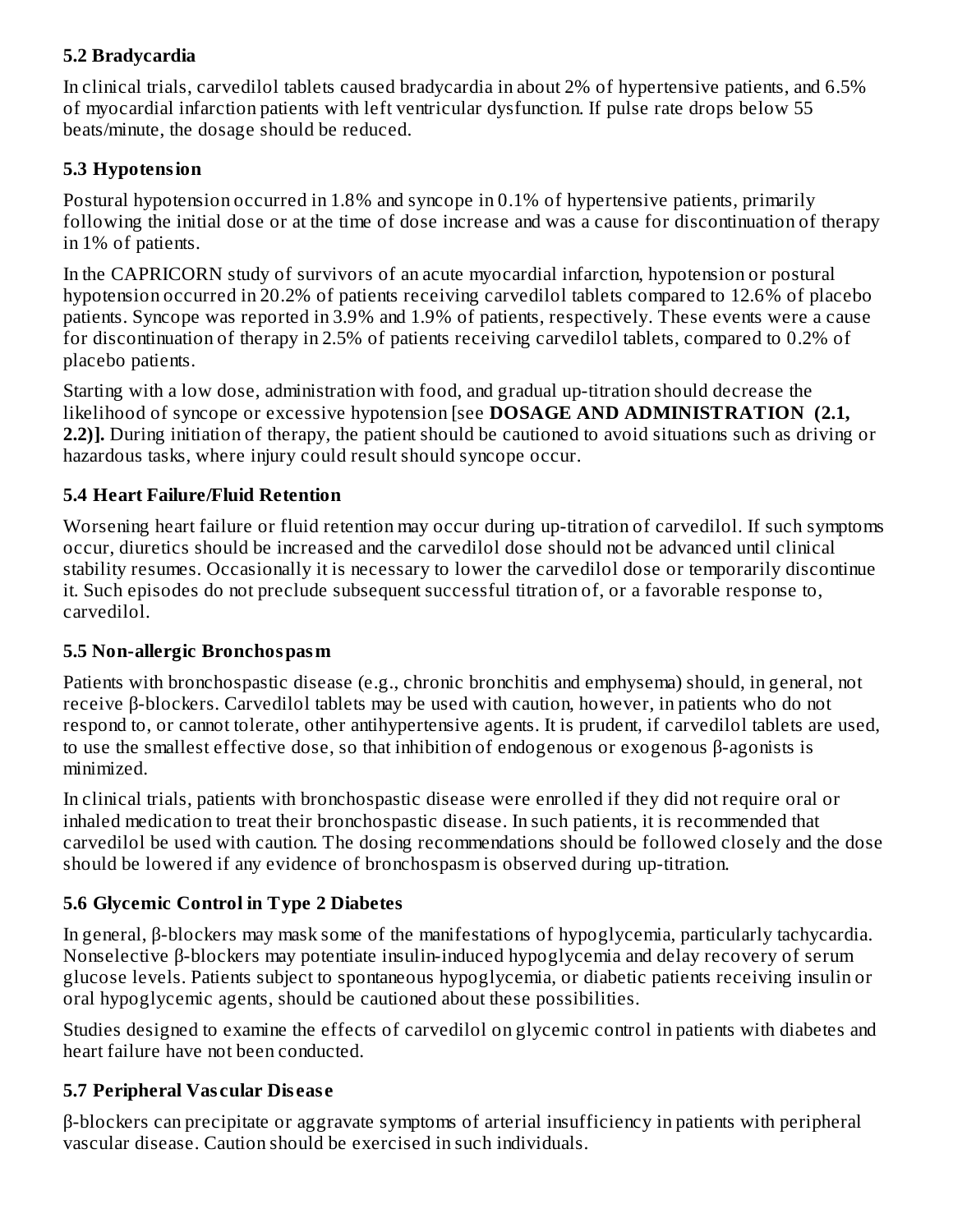#### **5.8 Deterioration of Renal Function**

Rarely, use of carvedilol in patients with heart failure has resulted in deterioration of renal function. Patients at risk appear to be those with low blood pressure (systolic blood pressure <100 mm Hg), ischemic heart disease and diffuse vascular disease, and/or underlying renal insufficiency. Renal function has returned to baseline when carvedilol was stopped. In patients with these risk factors it is recommended that renal function be monitored during up-titration of carvedilol and the drug discontinued or dosage reduced if worsening of renal function occurs.

# **5.9 Anesthesia and Major Surgery**

If treatment with carvedilol tablets is to be continued perioperatively, particular care should be taken when anesthetic agents which depress myocardial function, such as ether, cyclopropane, and trichloroethylene, are used [see **OVERDOSAGE (10)** for information on treatment of bradycardia and hypertension].

# **5.10 Thyrotoxicosis**

β-adrenergic blockade may mask clinical signs of hyperthyroidism, such as tachycardia. Abrupt withdrawal of β-blockade may be followed by an exacerbation of the symptoms of hyperthyroidism or may precipitate thyroid storm.

#### **5.11 Pheochromocytoma**

In patients with pheochromocytoma, an α-blocking agent should be initiated prior to the use of any βblocking agent. Although carvedilol has both  $\alpha$ - and  $\beta$ -blocking pharmacologic activities, there has been no experience with its use in this condition. Therefore, caution should be taken in the administration of carvedilol to patients suspected of having pheochromocytoma.

# **5.12 Prinzmetal's Variant Angina**

Agents with non-selective β-blocking activity may provoke chest pain in patients with Prinzmetal's variant angina. There has been no clinical experience with carvedilol in these patients although the αblocking activity may prevent such symptoms. However, caution should be taken in the administration of carvedilol to patients suspected of having Prinzmetal's variant angina.

# **5.13 Risk of Anaphylactic Reaction**

While taking β-blockers, patients with a history of severe anaphylactic reaction to a variety of allergens may be more reactive to repeated challenge, either accidental, diagnostic, or therapeutic. Such patients may be unresponsive to the usual doses of epinephrine used to treat allergic reaction.

# **6. ADVERSE REACTIONS**

# **6.1 Clinical Studies Experience**

Carvedilol tablets have been evaluated for safety in patients with left ventricular dysfunction following myocardial infarction and in hypertensive patients. The observed adverse event profile was consistent with the pharmacology of the drug and the health status of the patients in the clinical trials. Adverse events reported for each of these patient populations are provided below. Excluded are adverse events considered too general to be informative, and those not reasonably associated with the use of the drug because they were associated with the condition being treated or are very common in the treated population. Rates of adverse events were generally similar across demographic subsets (men and women, elderly and non-elderly, blacks and non-blacks).

# *Left Ventricular Dysfunction Following Myocardial Infarction:*

Carvedilol tablets have been evaluated for safety in survivors of an acute myocardial infarction with left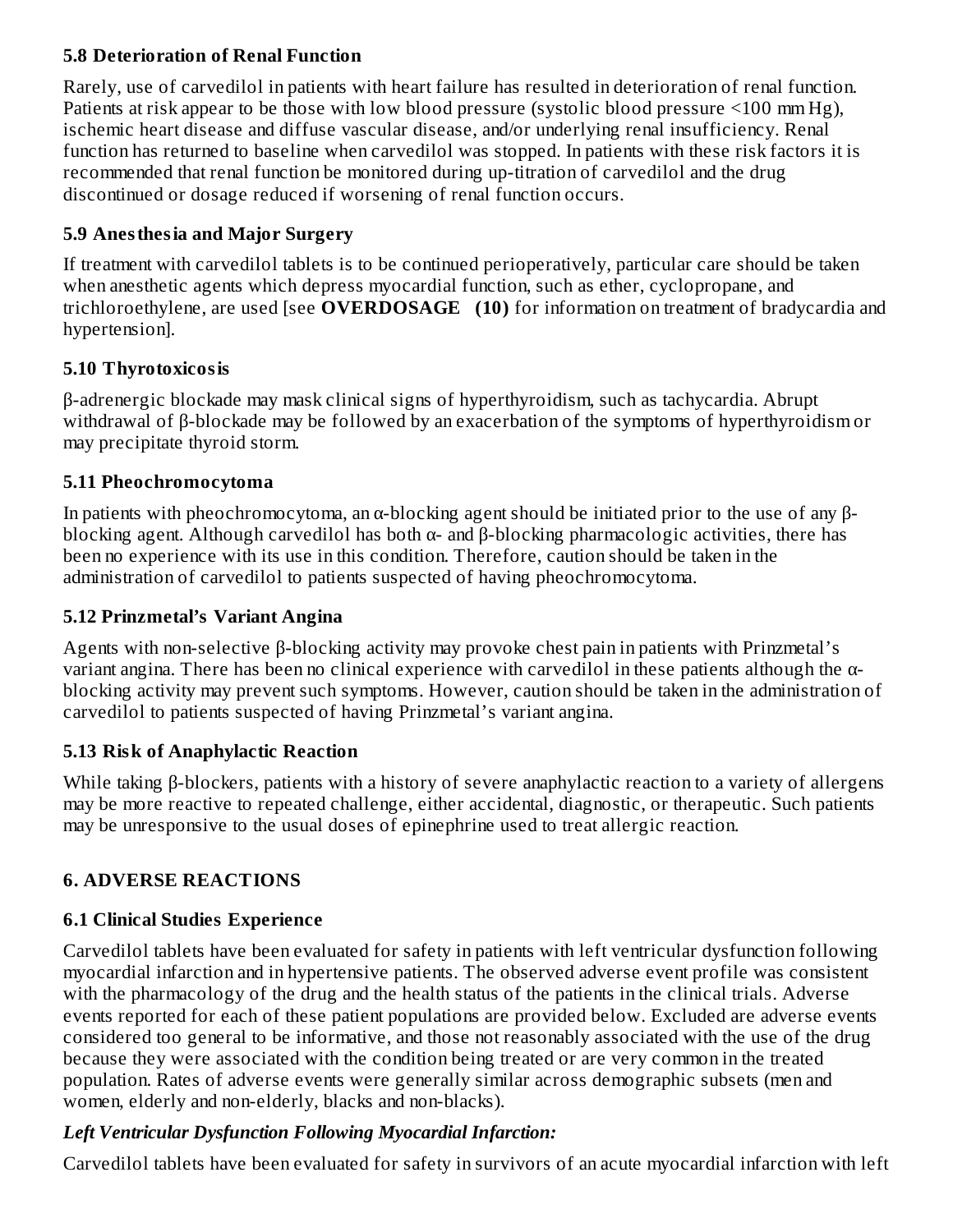ventricular dysfunction in the CAPRICORN trial which involved 969 patients who received carvedilol tablets and 980 who received placebo. Approximately 75% of the patients received carvedilol tablets for at least 6 months and 53% received carvedilol tablets for at least 12 months. Patients were treated for an average of 12.9 months and 12.8 months with carvedilol tablets and placebo, respectively.

The following adverse events were reported with a frequency of  $>1\%$  but  $\leq 3\%$  and more frequently with carvedilol tablets: flu syndrome, cerebrovascular accident, peripheral vascular disorder, hypotonia, depression, gastrointestinal pain, arthritis, and gout. The overall rates of discontinuations due to adverse events were similar in both groups of patients. In this database, the only cause of discontinuation >1%, and occurring more often on carvedilol was hypotension (1.5% on carvedilol, 0.2% on placebo).

# *Hypertension:*

Carvedilol tablets have been evaluated for safety in hypertension in more than 2,193 patients in US clinical trials and in 2,976 patients in international clinical trials. Approximately 36% of the total treated population received carvedilol tablets for at least 6 months. Most adverse events reported during therapy with carvedilol tablets were of mild to moderate severity. In US controlled clinical trials directly comparing carvedilol tablets in doses up to 50 mg ( $n = 1,142$ ) to placebo ( $n = 462$ ), 4.9% of patients receiving carvedilol tablets discontinued for adverse events versus 5.2% of placebo patients. Although there was no overall difference in discontinuation rates, discontinuations were more common in the carvedilol group for postural hypotension (1% versus 0). The overall incidence of adverse events in US placebo-controlled trials increased with increasing dose of carvedilol tablets. For individual adverse events this could only be distinguished for dizziness, which increased in frequency from 2% to 5% as total daily dose increased from 6.25 mg to 50 mg.

Table 1 shows adverse events in US placebo-controlled clinical trials for hypertension that occurred with an incidence of >1% regardless of causality, and that were more frequent in drug-treated patients than placebo-treated patients.

|                               | <b>Carvedilol Tablets</b> | <b>Placebo</b> |
|-------------------------------|---------------------------|----------------|
|                               | $(n = 1, 142)$            | $(n = 462)$    |
| Cardiovas cular               |                           |                |
| <b>Bradycardia</b>            | ר                         |                |
| Postural hypotension          |                           |                |
| Peripheral edema              |                           |                |
| <b>Central Nervous System</b> |                           |                |
| <b>Dizziness</b>              | 6                         | 5              |
| Insomnia                      | 2                         |                |
| <b>Gas trointes tinal</b>     |                           |                |
| Diarrhea                      | $\mathcal{P}$             |                |
| Hematologic                   |                           |                |
| Thrombocytopenia              | 1                         |                |
| <b>Metabolic</b>              |                           |                |
| Hypertriglyceridemia          |                           |                |

#### **Table 1 Advers e Events (%) Occurring in US Placebo-Controlled Hypertension Trials (Incidence ≥1%, Regardless of Causality)**

Dyspnea and fatigue were also reported in these studies, but the rates were equal or greater in patients who received placebo.

The following adverse events not described above were reported as possibly or probably related to carvedilol tablets in worldwide open or controlled trials with carvedilol tablets in patients with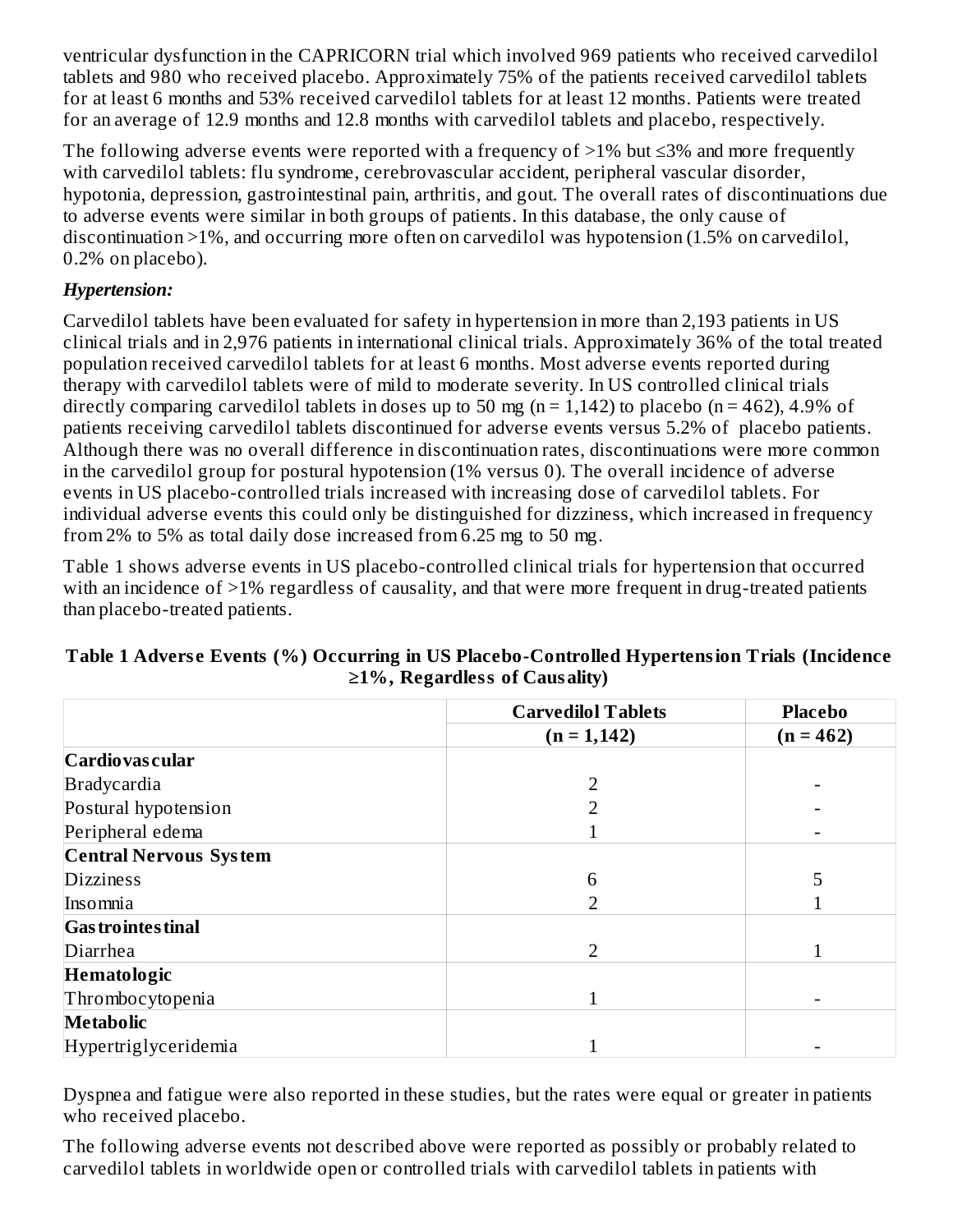hypertension.

#### **Incidence >0.1% to ≤1%**

#### *Cardiovascular:*

Peripheral ischemia, tachycardia.

#### *Central and Peripheral Nervous System:*

Hypokinesia.

#### *Gastrointestinal:*

Bilirubinemia, increased hepatic enzymes (0.2% of hypertension patients were discontinued from therapy because of increases in hepatic enzymes) [see **Adverse Reactions** (6.2)].

#### *Psychiatric:*

Nervousness, sleep disorder, aggravated depression, impaired concentration, abnormal thinking, paroniria, emotional lability.

#### *Respiratory System:*

# Asthma [see **CONTRAINDICATIONS (4)].**

#### *Reproductive, male:*

Decreased libido.

#### *Skin and Appendages:*

Pruritus, rash erythematous, rash maculopapular, rash psoriaform, photosensitivity reaction.

#### *Special Senses:*

Tinnitus.

#### *Urinary System:*

Micturition frequency increased.

#### *Autonomic Nervous System:*

Dry mouth, sweating increased.

#### *Metabolic and Nutritional:*

Hypokalemia, hypertriglyceridemia.

# *Hematologic:*

Anemia, leukopenia.

The following events were reported in  $\leq$ 0.1% of patients and are potentially important: Complete AV block, bundle branch block, myocardial ischemia, cerebrovascular disorder, convulsions, migraine, neuralgia, paresis, anaphylactoid reaction, alopecia, exfoliative dermatitis, amnesia, GI hemorrhage, bronchospasm, pulmonary edema, decreased hearing, respiratory alkalosis, increased BUN, decreased HDL, pancytopenia, and atypical lymphocytes.

# **6.2 Laboratory Abnormalities**

Reversible elevations in serum transaminases (ALT or AST) have been observed during treatment with carvedilol tablets. Rates of transaminase elevations (2- to 3-times the upper limit of normal) observed during controlled clinical trials have generally been similar between patients treated with carvedilol tablets and those treated with placebo. However, transaminase elevations, confirmed by rechallenge, have been observed with carvedilol tablets. In a long-term, placebo-controlled trial in severe heart failure, patients treated with carvedilol tablets had lower values for hepatic transaminases than patients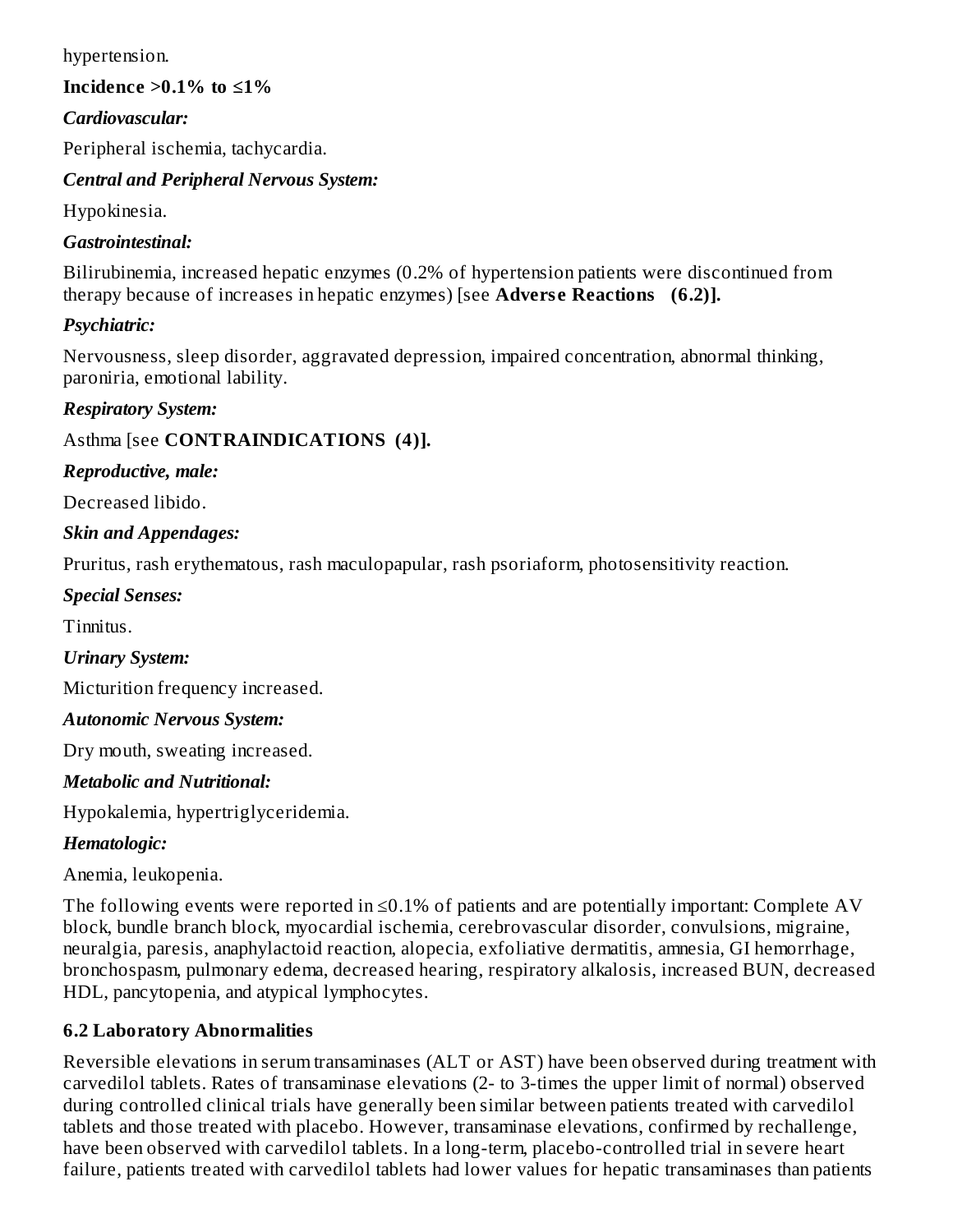treated with placebo, possibly because improvements in cardiac function induced by carvedilol led to less hepatic congestion and/or improved hepatic blood flow.

Carvedilol tablets have not been associated with clinically significant changes in serum potassium, total triglycerides, total cholesterol, HDL cholesterol, uric acid, blood urea nitrogen, or creatinine. No clinically relevant changes were noted in fasting serum glucose in hypertensive patients.

# **6.3 Postmarketing Experience**

The following adverse reactions have been identified during post-approval use of carvedilol tablets. Because these reactions are reported voluntarily from a population of uncertain size, it is not always possible to reliably estimate their frequency or establish a causal relationship to drug exposure.

Reports of aplastic anemia and severe skin reactions (Stevens-Johnson syndrome, toxic epidermal necrolysis, and erythema multiforme) have been rare and received only when carvedilol was administered concomitantly with other medications associated with such reactions. Rare reports of hypersensitivity reactions (e.g., anaphylactic reaction, angioedema, and urticaria) have been received for carvedilol tablets and carvedilol extended-release capsules, including cases occurring after the initiation of carvedilol extended-release capsules in patients previously treated with carvedilol tablets. Urinary incontinence in women (which resolved upon discontinuation of the medication) and interstitial pneumonitis have been reported rarely.

# **7. DRUG INTERACTIONS**

# **7.1 CYP2D6 Inhibitors and Poor Metabolizers**

Interactions of carvedilol with potent inhibitors of CYP2D6 isoenzyme (such as quinidine, fluoxetine, paroxetine, and propafenone) have not been studied, but these drugs would be expected to increase blood levels of the R(+) enantiomer of carvedilol [see **CLINICAL PHARMACOLOGY (12.3)].** Retrospective analysis of side effects in clinical trials showed that poor 2D6 metabolizers had a higher rate of dizziness during up-titration, presumably resulting from vasodilating effects of the higher concentrations of the  $\alpha$ -blocking R(+) enantiomer.

# **7.2 Hypotensive Agents**

Patients taking both agents with β-blocking properties and a drug that can deplete catecholamines (e.g., reserpine and monoamine oxidase inhibitors) should be observed closely for signs of hypotension and/or severe bradycardia. Concomitant administration of clonidine with agents with β-blocking properties may potentiate blood-pressure and heart-rate-lowering effects. When concomitant treatment with agents with β-blocking properties and clonidine is to be terminated, the β-blocking agent should be discontinued first. Clonidine therapy can then be discontinued several days later by gradually decreasing the dosage.

# **7.3 Cyclosporine**

Modest increases in mean trough cyclosporine concentrations were observed following initiation of carvedilol treatment in 21 renal transplant patients suffering from chronic vascular rejection. In about 30% of patients, the dose of cyclosporine had to be reduced in order to maintain cyclosporine concentrations within the therapeutic range, while in the remainder no adjustment was needed. On the average for the group, the dose of cyclosporine was reduced about 20% in these patients. Due to wide interindividual variability in the dose adjustment required, it is recommended that cyclosporine concentrations be monitored closely after initiation of carvedilol therapy and that the dose of cyclosporine be adjusted as appropriate.

# **7.4 Digitalis Glycosides**

Both digitalis glycosides and β-blockers slow atrioventricular conduction and decrease heart rate.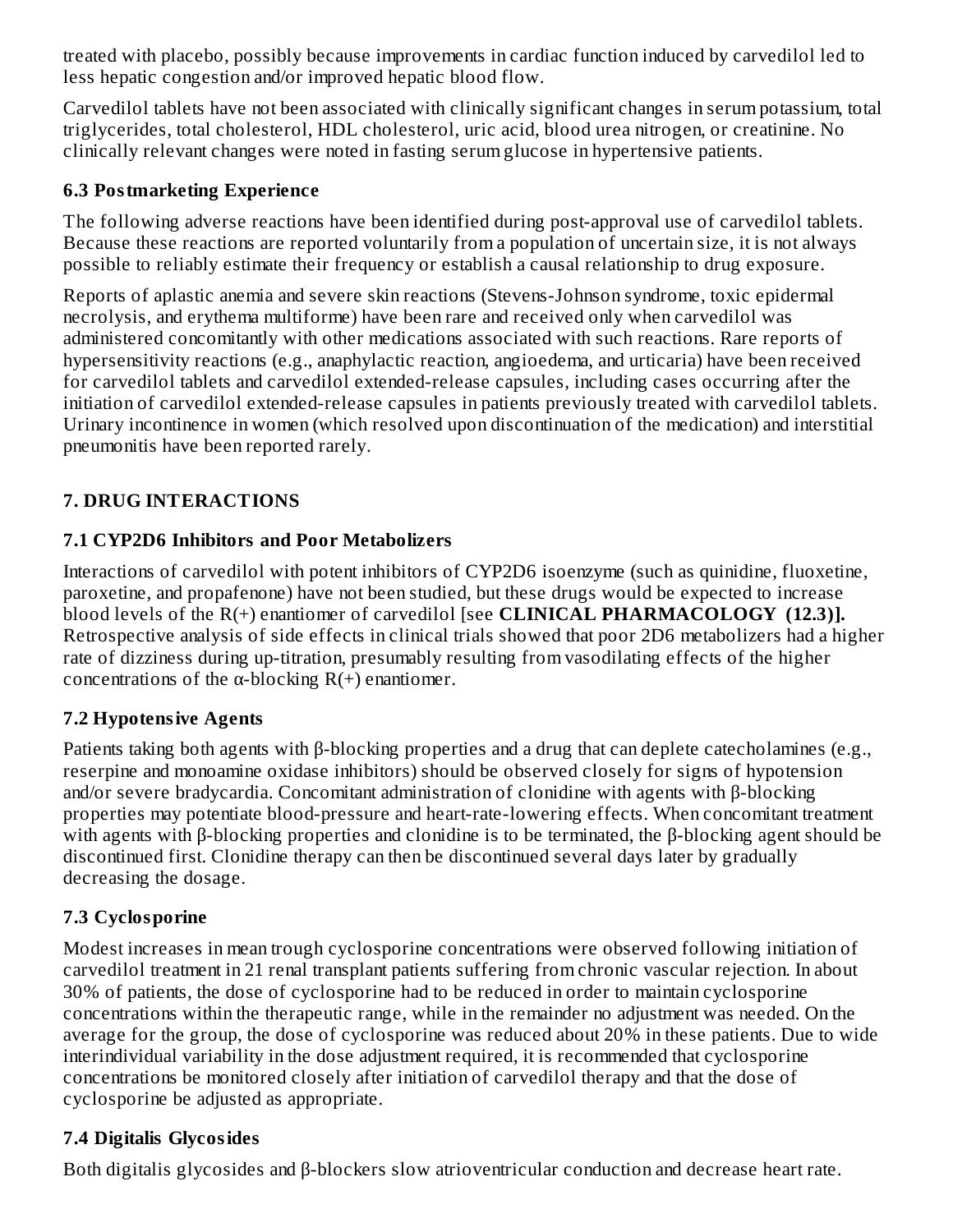Concomitant use can increase the risk of bradycardia. Digoxin concentrations are increased by about 15% when digoxin and carvedilol are administered concomitantly. Therefore, increased monitoring of digoxin is recommended when initiating, adjusting, or discontinuing Carvedilol tablets [see **CLINICAL PHARMACOLOGY (12.5)].**

### **7.5 Inducers/Inhibitors of Hepatic Metabolism**

Rifampin reduced plasma concentrations of carvedilol by about 70% [see **CLINICAL PHARMACOLOGY (12.5)].** Cimetidine increased AUC by about 30% but caused no change in C max [see **CLINICAL PHARMACOLOGY (12.5)].**

# **7.6 Amiodarone**

Amiodarone, and its metabolite desethyl amiodarone, inhibitors of CYP2C9 and P385 glycoprotein, increased concentrations of the S(-) enantiomer of carvedilol by at least 2-fold [see **CLINICAL PHARMACOLOGY(**12.5)]. The concomitant administration of amiodarone or other CYP2C9 inhibitors such as fluconazole with carvedilol may enhance the β-blocking properties of carvedilol resulting in further slowing of the heart rate or cardiac conduction. Patients should be observed for signs of bradycardia or heart block, particularly when one agent is added to pre-existing treatment with the other.

# **7.7 Calcium Channel Blockers**

Conduction disturbance (rarely with hemodynamic compromise) has been observed when carvedilol tablet is co-administered with diltiazem. As with other agents with β-blocking properties, if carvedilol tablet is to be administered with calcium channel blockers of the verapamil or diltiazem type, it is recommended that ECG and blood pressure be monitored.

# **7.8 Insulin or Oral Hypoglycemics**

Agents with β-blocking properties may enhance the blood-sugar-reducing effect of insulin and oral hypoglycemics. Therefore, in patients taking insulin or oral hypoglycemics, regular monitoring of blood glucose is recommended [see **WARNINGS AND PRECAUTIONS (5.6)].**

# **8. USE IN SPECIFIC POPULATIONS**

# **8.1 Pregnancy**

Pregnancy Category C. Studies performed in pregnant rats and rabbits given carvedilol revealed increased post-implantation loss in rats at doses of 300 mg/kg/day (50 times the maximum recommended human dose [MRHD] as mg/m<sup>2</sup>) and in rabbits at doses of  $\overline{75}$  mg/kg/day (25 times the MRHD as mg/m<sup>2</sup>). In the rats, there was also a decrease in fetal body weight at the maternally toxic dose of 300 mg/kg/day (50 times the MRHD as mg/m<sup>2</sup>), which was accompanied by an elevation in the frequency of fetuses with delayed skeletal development (missing or stunted 13th rib). In rats the no-observed-effect level for developmental toxicity was 60 mg/kg/day (10 times the MRHD as mg/m<sup>2</sup>); in rabbits it was 15 mg/kg/day (5 times the MRHD as mg/m<sup>2</sup>). There are no adequate and well-controlled studies in pregnant women. Carvedilol tablets should be used during pregnancy only if the potential benefit justifies the potential risk to the fetus.

# **8.3 Nursing Mothers**

It is not known whether this drug is excreted in human milk. Studies in rats have shown that carvedilol and/or its metabolites (as well as other β-blockers) cross the placental barrier and are excreted in breast milk. There was increased mortality at one week post-partum in neonates from rats treated with 60 mg/kg/day (10 times the MRHD as mg/m<sup>2</sup>) and above during the last trimester through day 22 of lactation. Because many drugs are excreted in human milk and because of the potential for serious adverse reactions in nursing infants from β-blockers, especially bradycardia, a decision should be made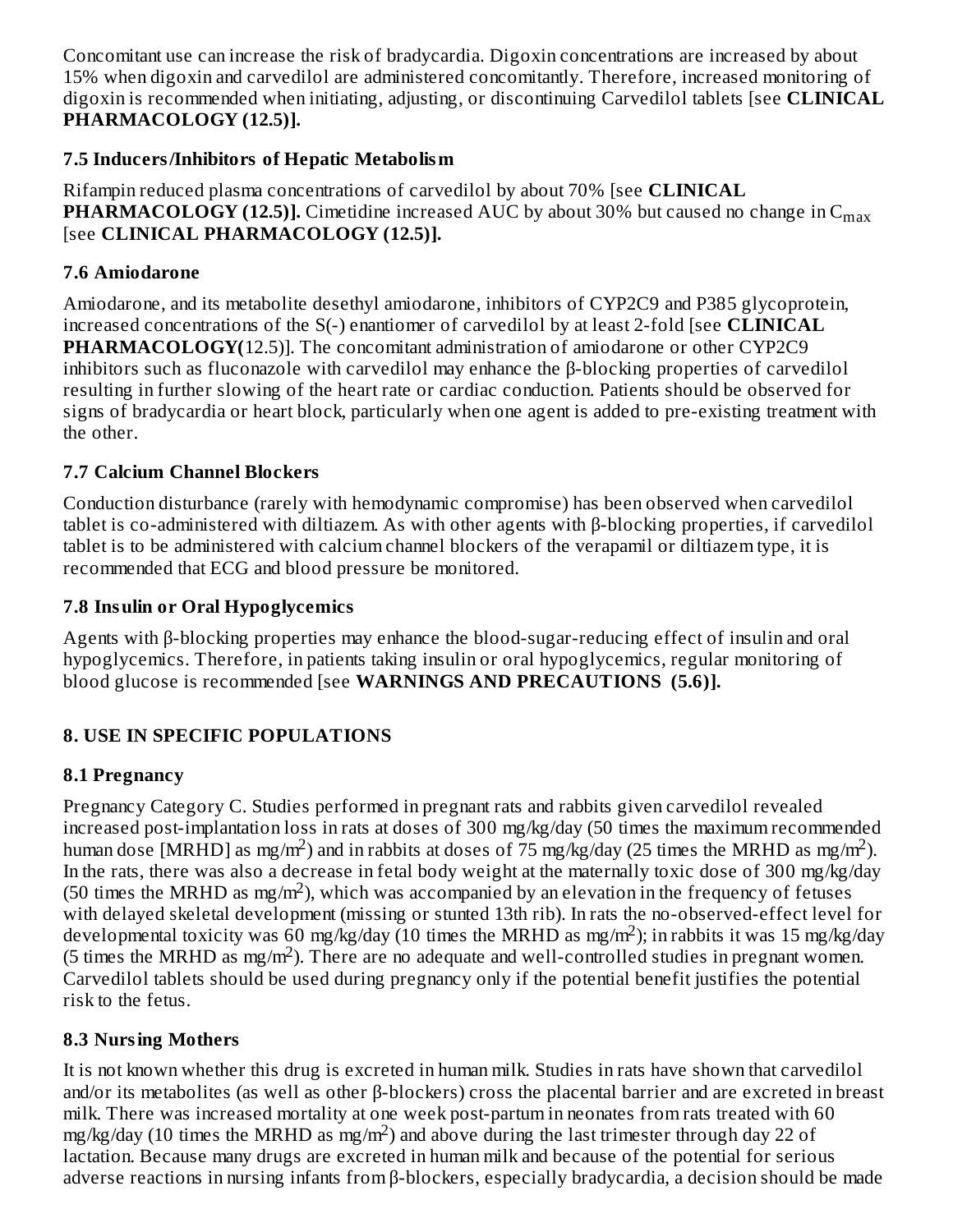whether to discontinue nursing or to discontinue the drug, taking into account the importance of the drug to the mother. The effects of other  $\alpha$ - and  $\beta$ -blocking agents have included perinatal and neonatal distress.

# **8.4 Pediatric Us e**

Effectiveness of carvedilol tablets in patients younger than 18 years of age has not been established.

In a double-blind trial, 161 children (mean age 6 years, range 2 months to 17 years; 45% less than 2 years old) with chronic heart failure [NYHA class II-IV, left ventricular ejection fraction <40% for children with a systemic left ventricle (LV), and moderate-severe ventricular dysfunction qualitatively by echo for those with a systemic ventricle that was not an LV] who were receiving standard background treatment were randomized to placebo or to 2 dose levels of carvedilol. These dose levels produced placebo-corrected heart rate reduction of 4-6 heart beats per minute, indicative of β-blockade activity. Exposure appeared to be lower in pediatric subjects than adults. After 8 months of follow-up, there was no significant effect of treatment on clinical outcomes. Adverse reactions in this trial that occurred in greater than 10% of patients treated with carvedilol and at twice the rate of placebo-treated patients included chest pain (17% versus 6%), dizziness (13% versus 2%), and dyspnea (11% versus 0%).

# **8.5 Geriatric Us e**

Of the 975 myocardial infarction patients randomized to carvedilol tablets in the CAPRICORN trial, 48% (468) were 65 years of age or older, and 11% (111) were 75 years of age or older.

Of the 2,065 hypertensive patients in US clinical trials of efficacy or safety who were treated with carvedilol tablets, 21% (436) were 65 years of age or older. Of 3,722 patients receiving carvedilol tablets in hypertension clinical trials conducted worldwide, 24% were 65 years of age or older.

With the exception of dizziness in hypertensive patients (incidence 8.8% in the elderly versus 6% in younger patients), no overall differences in the safety or effectiveness (see **Figure 2**) were observed between the older subjects and younger subjects in each of these populations. Similarly, other reported clinical experience has not identified differences in responses between the elderly and younger subjects, but greater sensitivity of some older individuals cannot be ruled out.

# **10. OVERDOSAGE**

Overdosage may cause severe hypotension, bradycardia, cardiac insufficiency, cardiogenic shock, and cardiac arrest. Respiratory problems, bronchospasms, vomiting, lapses of consciousness, and generalized seizures may also occur.

The patient should be placed in a supine position and, where necessary, kept under observation and treated under intensive-care conditions. Gastric lavage or pharmacologically induced emesis may be used shortly after ingestion. The following agents may be administered:

*for excessive bradycardia:* Atropine, 2 mg IV.

*to support cardiovascular function:* Glucagon, 5 to 10 mg IV rapidly over 30 seconds, followed by a continuous infusion of 5 mg/hour; sympathomimetics (dobutamine, isoprenaline, adrenaline) at doses according to body weight and effect.

If peripheral vasodilation dominates, it may be necessary to administer adrenaline or noradrenaline with continuous monitoring of circulatory conditions. For therapy-resistant bradycardia, pacemaker therapy should be performed. For bronchospasm, β-sympathomimetics (as aerosol or IV) or aminophylline IV should be given. In the event of seizures, slow IV injection of diazepam or clonazepam is recommended.

NOTE: In the event of severe intoxication where there are symptoms of shock, treatment with antidotes must be continued for a sufficiently long period of time consistent with the 7- to 10-hour half-life of carvedilol.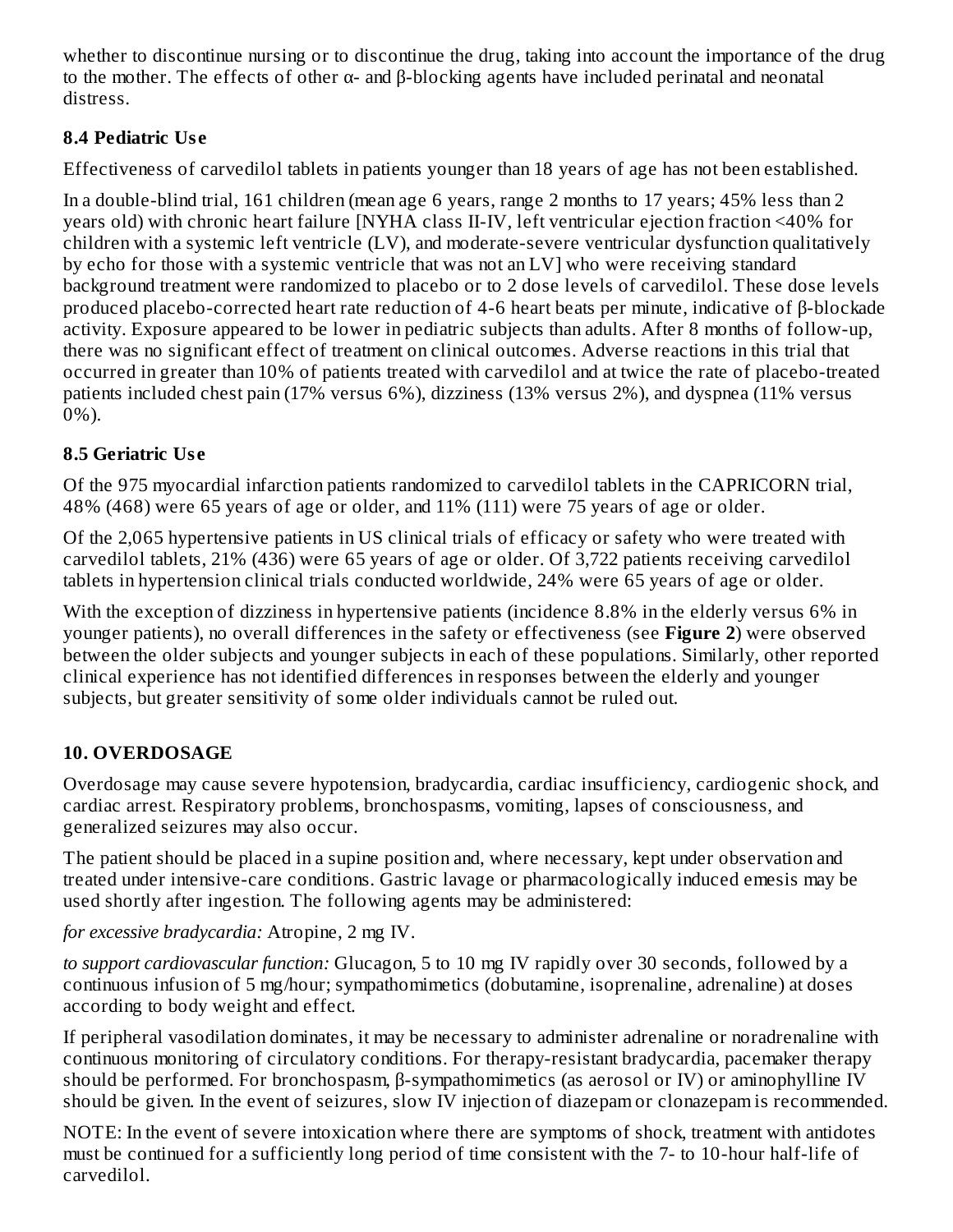Cases of overdosage with carvedilol tablets alone or in combination with other drugs have been reported. Quantities ingested in some cases exceeded 1,000 milligrams. Symptoms experienced included low blood pressure and heart rate. Standard supportive treatment was provided and individuals recovered.

# **11. DESCRIPTION**

Carvedilol is a nonselective β-adrenergic blocking agent with  $α_1$ -blocking activity. It is (±)-1-(Carbazol-4-yloxy)-3-[[2-(o-methoxyphenoxy)ethyl]amino]-2-propanol. Carvedilol is a racemic mixture with the following structure:



Carvedilol is a white to almost white crystalline powder with a molecular weight of 406.5 and a molecular formula of  $\rm{C_{24}H_{26}N_2O_4}$ . It is freely soluble in dimethylsulfoxide; soluble in methylene chloride and methanol; sparingly soluble in 95% ethanol and isopropanol; slightly soluble in ethyl ether; and practically insoluble in water, gastric fluid (simulated, TS, pH 1.1), and intestinal fluid (simulated, TS without pancreatin, pH 7.5).

Each carvedilol tablet intended for oral administration contains 3.125 mg or 6.25 mg or 12.5 mg or 25 mg of carvedilol. In addition, each tablet contains the following inactive ingredients: colloidal silicon dioxide, crospovidone, hypromellose, lactose monohydrate, magnesium stearate, polyethylene glycol, povidone, talc, and titanium dioxide.

# **12. CLINICAL PHARMACOLOGY**

# **12.1 Mechanism of Action**

Carvedilol is a racemic mixture in which nonselective β-adrenoreceptor blocking activity is present in the S(-) enantiomer and  $\alpha_1$ -adrenergic blocking activity is present in both R(+) and S(-) enantiomers at equal potency. carvedilol has no intrinsic sympathomimetic activity.

# **12.2 Pharmacodynamics**

# *Left Ventricular Dysfunction Following Myocardial Infarction:*

The basis for the beneficial effects of carvedilol tablets in patients with left ventricular dysfunction following an acute myocardial infarction is not established.

# *Hypertension:*

The mechanism by which β-blockade produces an antihypertensive effect has not been established.

β-adrenoreceptor blocking activity has been demonstrated in animal and human studies showing that carvedilol (1) reduces cardiac output in normal subjects; (2) reduces exercise- and/or isoproterenolinduced tachycardia; and (3) reduces reflex orthostatic tachycardia. Significant β-adrenoreceptor blocking effect is usually seen within 1 hour of drug administration.

 $\alpha_1$ -adrenoreceptor blocking activity has been demonstrated in human and animal studies, showing that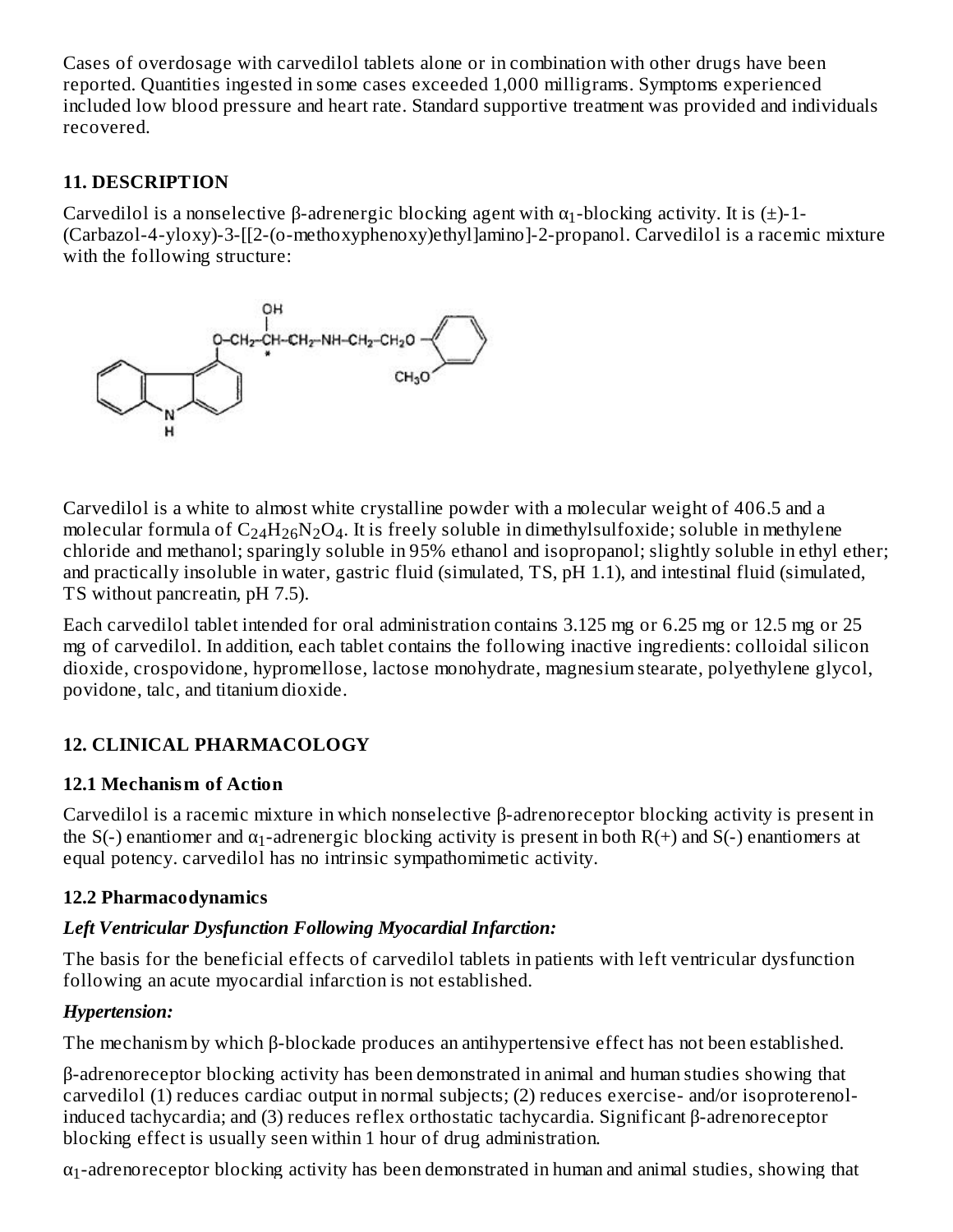carvedilol (1) attenuates the pressor effects of phenylephrine; (2) causes vasodilation; and (3) reduces peripheral vascular resistance. These effects contribute to the reduction of blood pressure and usually are seen within 30 minutes of drug administration.  $\overline{a}$ 

Due to the  $\alpha_1$ -receptor blocking activity of carvedilol, blood pressure is lowered more in the standing than in the supine position, and symptoms of postural hypotension (1.8%), including rare instances of syncope, can occur. Following oral administration, when postural hypotension has occurred, it has been transient and is uncommon when carvedilol tablets is administered with food at the recommended starting dose and titration increments are closely followed [see **DOSAGE AND ADMINISTRATION (2)].**

In hypertensive patients with normal renal function, therapeutic doses of carvedilol tablets decreased renal vascular resistance with no change in glomerular filtration rate or renal plasma flow. Changes in excretion of sodium, potassium, uric acid, and phosphorus in hypertensive patients with normal renal function were similar after carvedilol tablets and placebo.

Carvedilol tablets have little effect on plasma catecholamines, plasma aldosterone, or electrolyte levels, but it does significantly reduce plasma renin activity when given for at least 4 weeks. It also increases levels of atrial natriuretic peptide.

# **12.3 Pharmacokinetics**

Carvedilol is rapidly and extensively absorbed following oral administration, with absolute bioavailability of approximately 25% to 35% due to a significant degree of first-pass metabolism. Following oral administration, the apparent mean terminal elimination half-life of carvedilol generally ranges from 7 to 10 hours. Plasma concentrations achieved are proportional to the oral dose administered. When administered with food, the rate of absorption is slowed, as evidenced by a delay in the time to reach peak plasma levels, with no significant difference in extent of bioavailability. Taking carvedilol tablets with food should minimize the risk of orthostatic hypotension.

Carvedilol is extensively metabolized. Following oral administration of radiolabelled carvedilol to healthy volunteers, carvedilol accounted for only about 7% of the total radioactivity in plasma as measured by area under the curve (AUC). Less than 2% of the dose was excreted unchanged in the urine. Carvedilol is metabolized primarily by aromatic ring oxidation and glucuronidation. The oxidative metabolites are further metabolized by conjugation via glucuronidation and sulfation. The metabolites of carvedilol are excreted primarily via the bile into the feces. Demethylation and hydroxylation at the phenol ring produce 3 active metabolites with β-receptor blocking activity. Based on preclinical studies, the 4'-hydroxyphenyl metabolite is approximately 13 times more potent than carvedilol for β-blockade.

Compared to carvedilol, the 3 active metabolites exhibit weak vasodilating activity. Plasma concentrations of the active metabolites are about one-tenth of those observed for carvedilol and have pharmacokinetics similar to the parent.

Carvedilol undergoes stereoselective first-pass metabolism with plasma levels of R(+)-carvedilol approximately 2 to 3 times higher than S(-)-carvedilol following oral administration in healthy subjects. The mean apparent terminal elimination half-lives for R(+)-carvedilol range from 5 to 9 hours compared with 7 to 11 hours for the S(-)-enantiomer.

The primary P450 enzymes responsible for the metabolism of both  $R(+)$  and  $S(-)$ -carvedilol in human liver microsomes were CYP2D6 and CYP2C9 and to a lesser extent CYP3A4, 2C19, 1A2, and 2E1. CYP2D6 is thought to be the major enzyme in the 4'- and 5'-hydroxylation of carvedilol, with a potential contribution from 3A4. CYP2C9 is thought to be of primary importance in the O-methylation pathway of S(-)-carvedilol.

Carvedilol is subject to the effects of genetic polymorphism with poor metabolizers of debrisoquin (a marker for cytochrome P450 2D6) exhibiting 2- to 3-fold higher plasma concentrations of R(+)carvedilol compared to extensive metabolizers. In contrast, plasma levels of S(-)-carvedilol are increased only about 20% to 25% in poor metabolizers, indicating this enantiomer is metabolized to a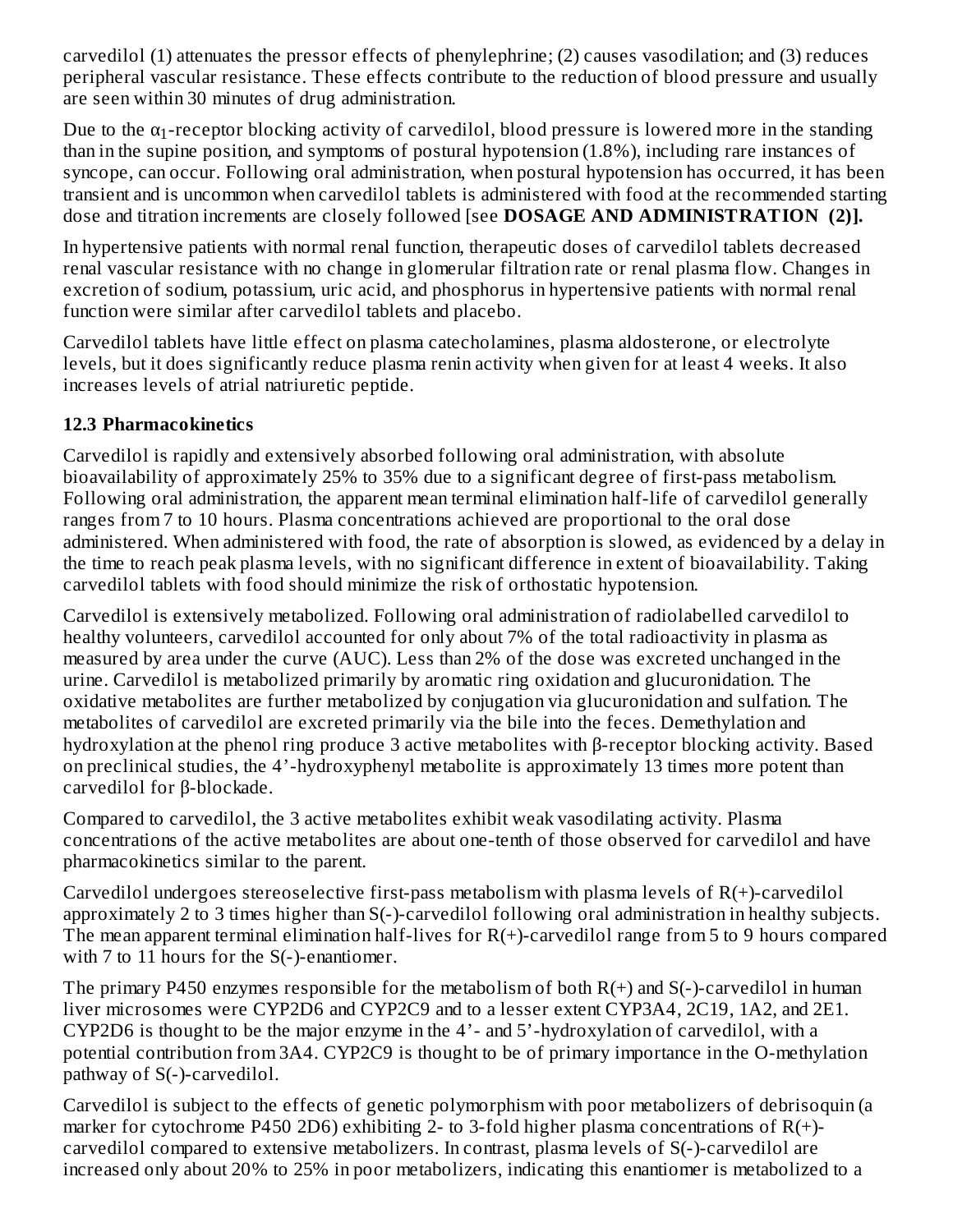lesser extent by cytochrome P450 2D6 than R(+)-carvedilol. The pharmacokinetics of carvedilol do not appear to be different in poor metabolizers of S-mephenytoin (patients deficient in cytochrome P450 2C19).

Carvedilol is more than 98% bound to plasma proteins, primarily with albumin. The plasma-protein binding is independent of concentration over the therapeutic range. Carvedilol is a basic, lipophilic compound with a steady-state volume of distribution of approximately 115 L, indicating substantial distribution into extravascular tissues. Plasma clearance ranges from 500 to 700 mL/min.

# **12.4 Specific Populations**

#### *Geriatric:*

Plasma levels of carvedilol average about 50% higher in the elderly compared to young subjects.

# *Hepatic Impairment:*

Compared to healthy subjects, patients with severe liver impairment (cirrhosis) exhibit a 4- to 7-fold increase in carvedilol levels. Carvedilol is contraindicated in patients with severe liver impairment.

# *Renal Impairment:*

Although carvedilol is metabolized primarily by the liver, plasma concentrations of carvedilol have been reported to be increased in patients with renal impairment. Based on mean AUC data, approximately 40% to 50% higher plasma concentrations of carvedilol were observed in hypertensive patients with moderate to severe renal impairment compared to a control group of hypertensive patients with normal renal function. However, the ranges of AUC values were similar for both groups. Changes in mean peak plasma levels were less pronounced, approximately 12% to 26% higher in patients with impaired renal function.

Consistent with its high degree of plasma protein-binding, carvedilol does not appear to be cleared significantly by hemodialysis.

# **12.5 Drug-Drug Interactions**

Since carvedilol undergoes substantial oxidative metabolism, the metabolism and pharmacokinetics of carvedilol may be affected by induction or inhibition of cytochrome P450 enzymes.

# *Amiodarone:*

In a pharmacokinetic study conducted in 106 Japanese patients with heart failure, coadministration of small loading and maintenance doses of amiodarone with carvedilol resulted in at least a 2-fold increase in the steady-state trough concentrations of S(-) carvedilol [see *Drug Interactions(7.6)* ].

# *Cimetidine:*

In a pharmacokinetic study conducted in 10 healthy male subjects, cimetidine (1,000 mg/day) increased the steady-state AUC of carvedilol by 30% with no change in C<sub>max</sub> [see *Drug Interactions (7.5)].* 

# *Digoxin:*

Following concomitant administration of carvedilol (25 mg once daily) and digoxin (0.25 mg once daily) for 14 days, steady-state AUC and trough concentrations of digoxin were increased by 14% and 16%, respectively, in 12 hypertensive patients [see *Drug Interactions(7.4)].*

# *Glyburide:*

In 12 healthy subjects, combined administration of carvedilol (25 mg once daily) and a single dose of glyburide did not result in a clinically relevant pharmacokinetic interaction for either compound.

# *Hydrochlorothiazide:*

A single oral dose of carvedilol 25 mg did not alter the pharmacokinetics of a single oral dose of hydrochlorothiazide 25 mg in 12 patients with hypertension. Likewise, hydrochlorothiazide had no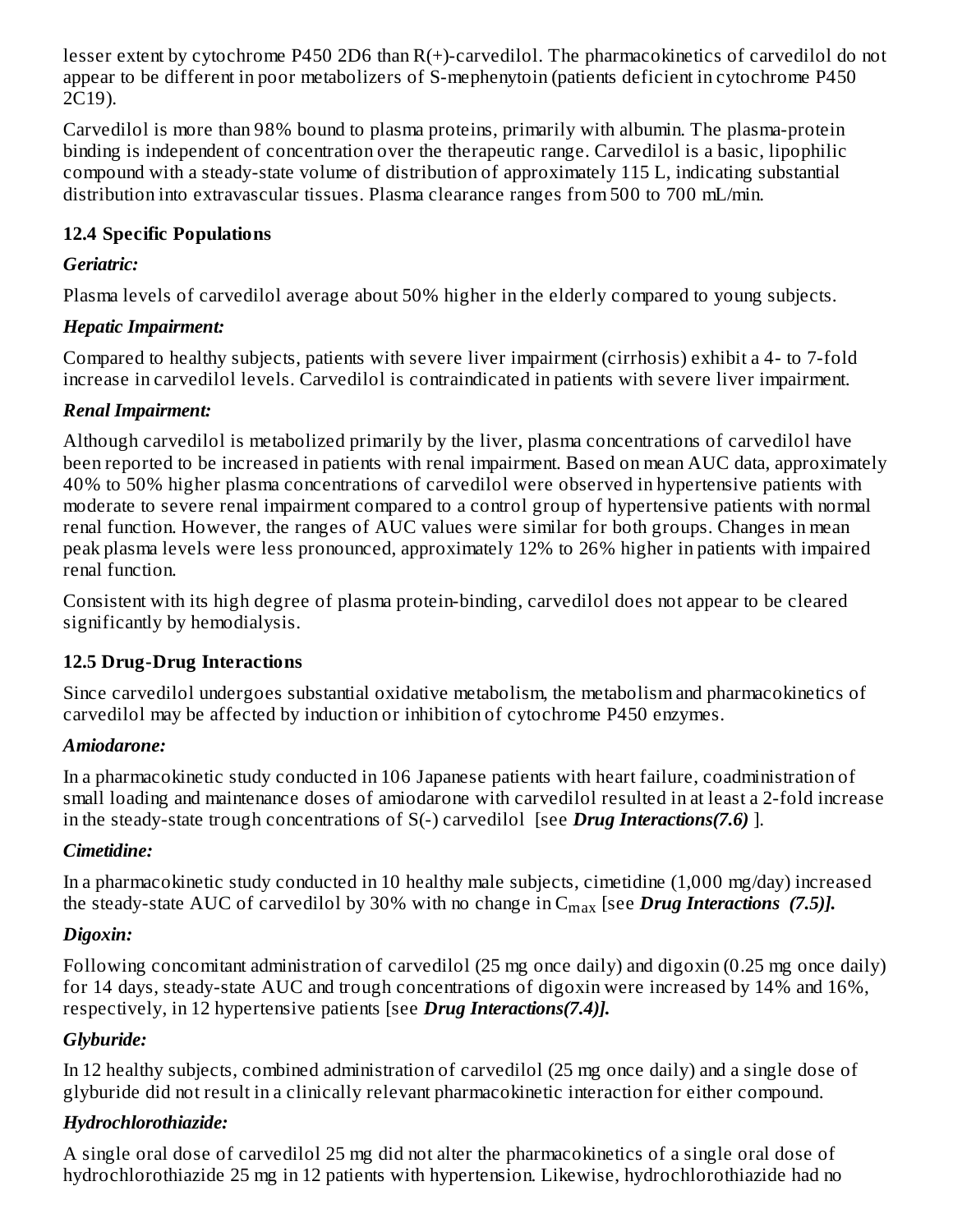effect on the pharmacokinetics of carvedilol.

# *Rifampin:*

In a pharmacokinetic study conducted in 8 healthy male subjects, rifampin (600 mg daily for 12 days) decreased the AUC and C<sub>max</sub> of carvedilol by about 70% [see *Drug Interactions(7.5)* ].

# *Torsemide:*

In a study of 12 healthy subjects, combined oral administration of carvedilol 25 mg once daily and torsemide 5 mg once daily for 5 days did not result in any significant differences in their pharmacokinetics compared with administration of the drugs alone.

# *Warfarin:*

Carvedilol (12.5 mg twice daily) did not have an effect on the steady-state prothrombin time ratios and did not alter the pharmacokinetics of  $R(+)$ - and  $S(-)$ -warfarin following concomitant administration with warfarin in 9 healthy volunteers.

# **13. NONCLINICAL TOXICOLOGY**

# **13.3 Carcinogenesis, Mutagenesis, Impairment of Fertility**

In 2-year studies conducted in rats given carvedilol at doses up to 75 mg/kg/day (12 times the MRHD when compared on a mg/m<sup>2</sup> basis) or in mice given up to 200 mg/kg/day (16 times the MRHD on a  $mg/m<sup>2</sup>$  basis), carvedilol had no carcinogenic effect.

Carvedilol was negative when tested in a battery of genotoxicity assays, including the Ames and the CHO/HGPRT assays for mutagenicity and the *in vitro* hamster micronucleus and *in vivo* human lymphocyte cell tests for clastogenicity.

At doses ≥200 mg/kg/day (≥32 times the MRHD as mg/m<sup>2</sup>) carvedilol was toxic to adult rats (sedation, reduced weight gain) and was associated with a reduced number of successful matings, prolonged mating time, significantly fewer corpora lutea and implants per dam, and complete resorption of 18% of the litters. The no-observed-effect dose level for overt toxicity and impairment of fertility was 60 mg/kg/day (10 times the MRHD as mg/m<sup>2</sup>).

# **14. CLINICAL STUDIES**

# **14.1 Left Ventricular Dysfunction Following Myocardial Infarction**

CAPRICORN was a double-blind study comparing carvedilol and placebo in 1,959 patients with a recent myocardial infarction (within 21 days) and left ventricular ejection fraction of ≤40%, with (47%) or without symptoms of heart failure. Patients given carvedilol received 6.25 mg twice daily, titrated as tolerated to 25 mg twice daily. Patients had to have a systolic blood pressure >90 mm Hg, a sitting heart rate >60 beats/minute, and no contraindication to β-blocker use. Treatment of the index infarction included aspirin (85%), IV or oral β-blockers (37%), nitrates (73%), heparin (64%), thrombolytics (40%), and acute angioplasty (12%). Background treatment included ACE inhibitors or angiotensin receptor blockers (97%), anticoagulants (20%), lipid-lowering agents (23%), and diuretics (34%). Baseline population characteristics included an average age of 63 years, 74% male, 95% Caucasian, mean blood pressure 121/74 mm Hg, 22% with diabetes, and 54% with a history of hypertension. Mean dosage achieved of carvedilol was 20 mg twice daily; mean duration of follow-up was 15 months.

All-cause mortality was 15% in the placebo group and 12% in the carvedilol group, indicating a 23% risk reduction in patients treated with carvedilol (95% CI 2-40%, p = 0.03), as shown in Figure 1. The effects on mortality in various subgroups are shown in Figure 2. Nearly all deaths were cardiovascular (which were reduced by 25% by carvedilol), and most of these deaths were sudden or related to pump failure (both types of death were reduced by carvedilol). Another study end point, total mortality and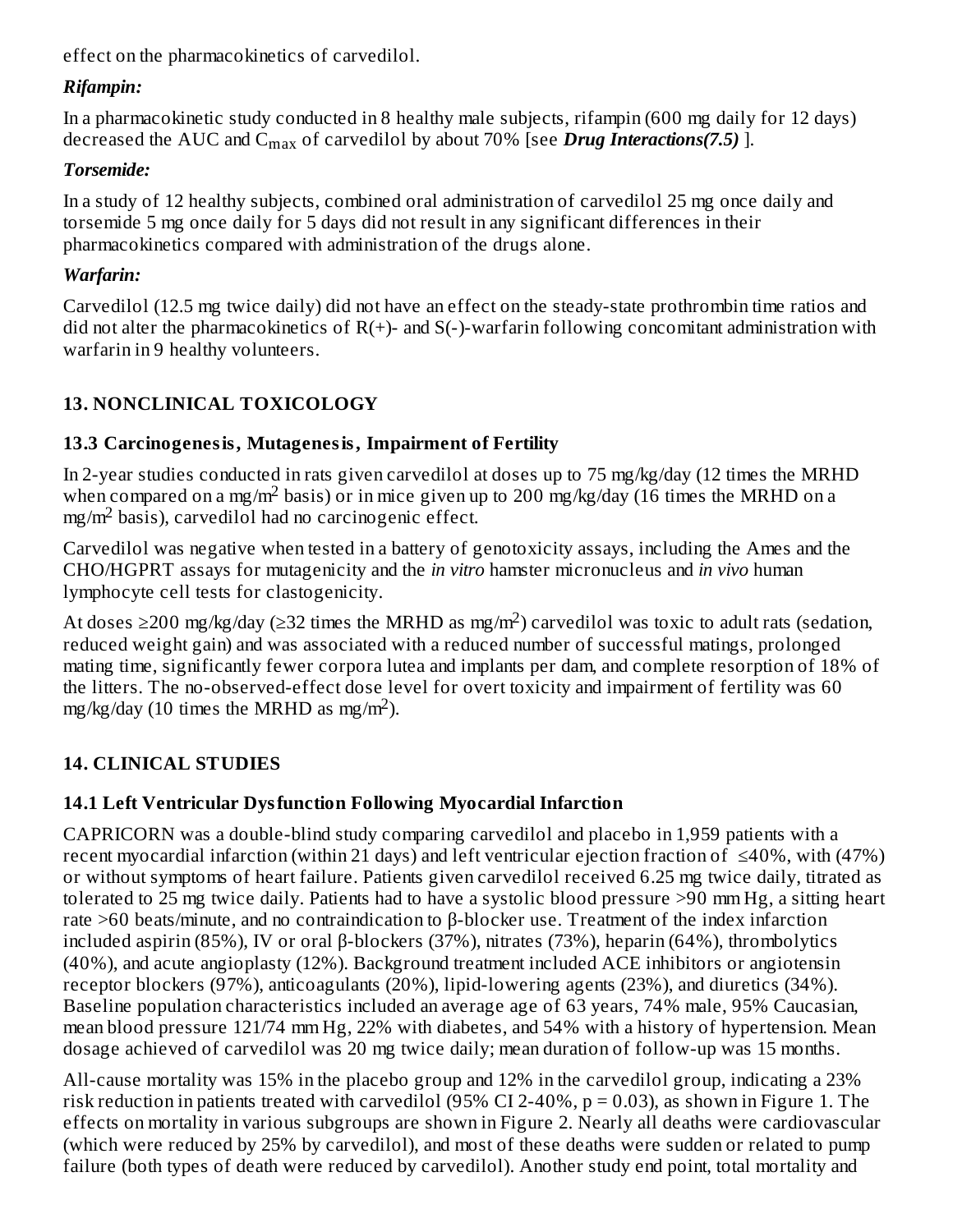all-cause hospitalization, did not show a significant improvement.

There was also a significant 40% reduction in fatal or non-fatal myocardial infarction observed in the group treated with carvedilol (95% CI 11% to  $60\%$ , p = 0.01). A similar reduction in the risk of myocardial infarction was also observed in a meta-analysis of placebo-controlled trials of carvedilol in heart failure.



**Figure 1 Survival Analysis for CAPRICORN (intent-to-treat)**



#### **Figure 2. Effects on Mortality for Subgroups in CAPRICORN**

#### **14.2 Hypertension**

Carvedilol tablets were studied in 2 placebo-controlled trials that utilized twice-daily dosing, at total daily doses of 12.5 to 50 mg. In these and other studies, the starting dose did not exceed 12.5 mg. At 50 mg/day, carvedilol tablets reduced sitting trough (12-hour) blood pressure by about 9/5.5 mm Hg; at 25 mg/day the effect was about 7.5/3.5 mm Hg. Comparisons of trough to peak blood pressure showed a trough to peak ratio for blood pressure response of about 65%. Heart rate fell by about 7.5 beats/minute at 50 mg/day. In general, as is true for other β-blockers, responses were smaller in black than non-black patients. There were no age- or gender-related differences in response.

The peak antihypertensive effect occurred 1 to 2 hours after a dose. The dose-related blood pressure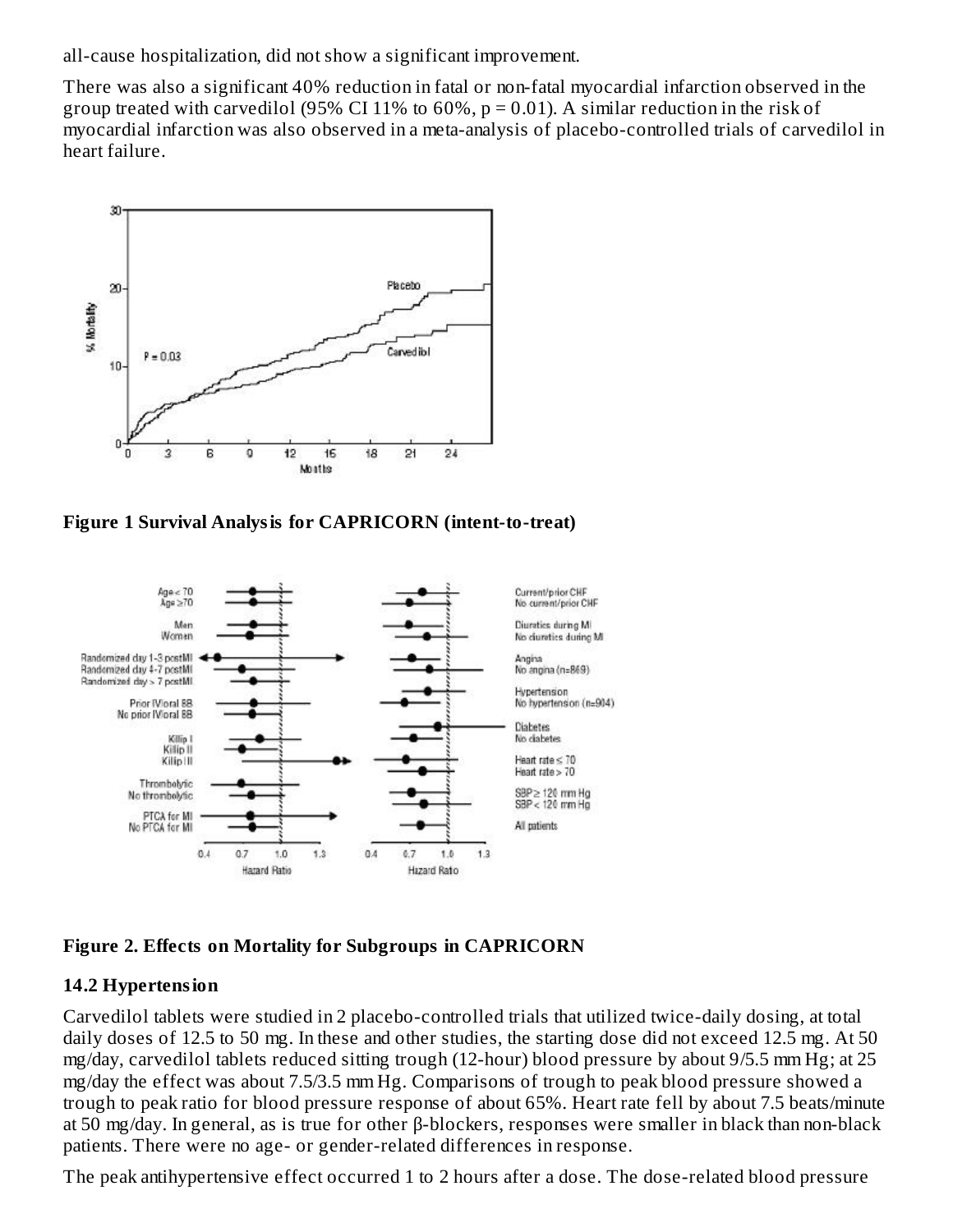response was accompanied by a dose-related increase in adverse effects [see **ADVERSE REACTIONS (6)].**

# **16. HOW SUPPLIED/STORAGE AND HANDLING**

Carvedilol Tablets, 3.125 mg are white to off-white, round, biconvex, film-coated tablets debossed with 'Z' on one side and '1' on other side and are supplied as follows:

NDC-68382-092-17 in bottles of 28 tablets

NDC-68382-092-01 in bottles of 100 tablets

NDC-68382-092-05 in bottles of 500 tablets

Carvedilol Tablets, 6.25 mg are white to off-white, round, biconvex, beveled edge, film-coated tablets debossed with 'ZC40' on one side and plain on other side and are supplied as follows:

NDC-68382-093-17 in bottles of 28 tablets

NDC-68382-093-01 in bottles of 100 tablets

NDC-68382-093-05 in bottles of 500 tablets

Carvedilol Tablets, 12.5 mg are white to off-white, round, biconvex, beveled edge, film-coated tablets debossed with 'ZC41' on one side and plain on other side and are supplied as follows:

NDC-68382-094-17 in bottles of 28 tablets

NDC-68382-094-01 in bottles of 100 tablets

NDC-68382-094-05 in bottles of 500 tablets

Carvedilol Tablets, 25 mg are white to off-white, round, biconvex, beveled edge, film-coated tablets debossed with 'ZC42' on one side and plain on other side and are supplied as follows:

NDC-68382-095-17 in bottles of 28 tablets

NDC-68382-095-01 in bottles of 100 tablets

NDC-68382-095-05 in bottles of 500 tablets

#### **Storage:**

Store at 20° to 25°C (68° to 77°F) [See USP Controlled Room Temperature].

Protect from moisture. Dispense in a tight, light-resistant container.

# **17. PATIENT COUNSELING INFORMATION**

# See **FDA-Approved Patient Labeling** [17.2]

# **17.1 Patient Advice**

Patients taking carvedilol tablets should be advised of the following:

- Patients should take carvedilol tablets with food.
- Patients should not interrupt or discontinue using carvedilol tablets without a physician's advice.
- Patients should consult their physician if they experience signs or symptoms of worsening heart failure such as weight gain or increasing shortness of breath.
- Patients may experience a drop in blood pressure when standing, resulting in dizziness and, rarely, fainting. Patients should sit or lie down when these symptoms of lowered blood pressure occur.
- If experiencing dizziness or fatigue, patients should avoid driving or hazardous tasks.
- Patients should consult a physician if they experience dizziness or faintness, in case the dosage should be adjusted.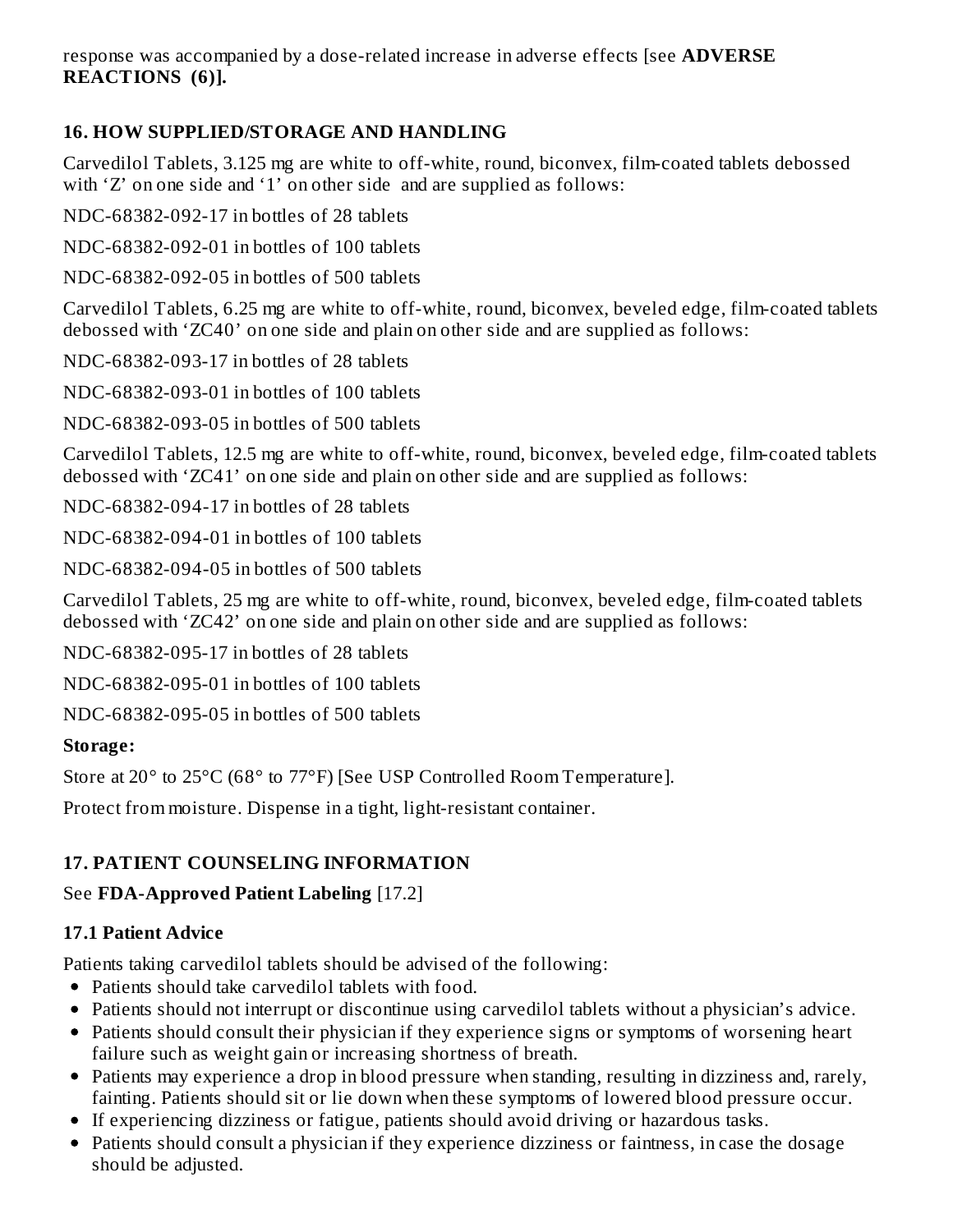- Diabetic patients should report any changes in blood sugar levels to their physician.
- Contact lens wearers may experience decreased lacrimation.

#### PHARMACIST-DETACH HERE AND GIVE INSTRUCTIONS TO PATIENT

------------------------------------------------------------------------------------------------------------

### **17.2 FDA-Approved Patient Labeling**

### **PATIENT INFORMATION**

### **CARVEDILOL TABLETS**

Read the Patient Information that comes with carvedilol tablets before you start taking it and each time you get a refill. There may be new information. This information does not take the place of talking with your doctor about your medical condition or your treatment. If you have any questions about carvedilol tablets, ask your doctor or pharmacist.

#### **WHAT IS CARVEDILOL?**

Carvedilol is a prescription medicine that belongs to a group of medicines called "beta-blockers". Carvedilol tablets are used, often with other medicines, for the following conditions:

- To treat patients with high blood pressure (hypertension)
- To treat patients who had a heart attack that worsened how well the heart pumps

Carvedilol tablets are not approved for use in children under 18 years of age.

# **WHO SHOULD NOT TAKE CARVEDILOL TABLETS?**

Do not take carvedilol tablet if you:

- Have severe heart failure and are hospitalized in the intensive care unit or require certain intravenous medications that help support circulation (inotropic medications)
- Are prone to asthma or other breathing problems
- Have a slow heartbeat or a heart that skips a beat (irregular heartbeat)
- Have liver problems
- Are allergic to any of the ingredients in carvedilol tablets. The active ingredient is carvedilol. See the end of this leaflet for a list of all the ingredients in carvedilol tablets.

# **WHAT SHOULD I TELL MY DOCTOR BEFORE TAKING CARVEDILOL TABLETS?**

Tell your doctor about all of your medical conditions, including if you:

- Have asthma or other lung problems (such as bronchitis or emphysema)
- Have problems with blood flow in your feet and legs (peripheral vascular disease) carvedilol tablets can make some of your symptoms worse.
- Have diabetes
- Have thyroid problems
- Have a condition called pheochromocytoma
- Have had severe allergic reactions
- Are pregnant or trying to become pregnant. It is not known if carvedilol tablets are safe for your unborn baby. You and your doctor should talk about the best way to control your high blood pressure during pregnancy.
- Are breastfeeding. It is not known if carvedilol passes into your breast milk. You should not breastfeed while using carvedilol tablets.
- Are scheduled for surgery and will be given anesthetic agents
- Are taking prescription or non-prescription medicines, vitamins, and herbal supplements. Carvedilol tablets and certain other medicines can affect each other and cause serious side effects. Carvedilol tablets may affect the way other medicines work. Also, other medicines may affect how well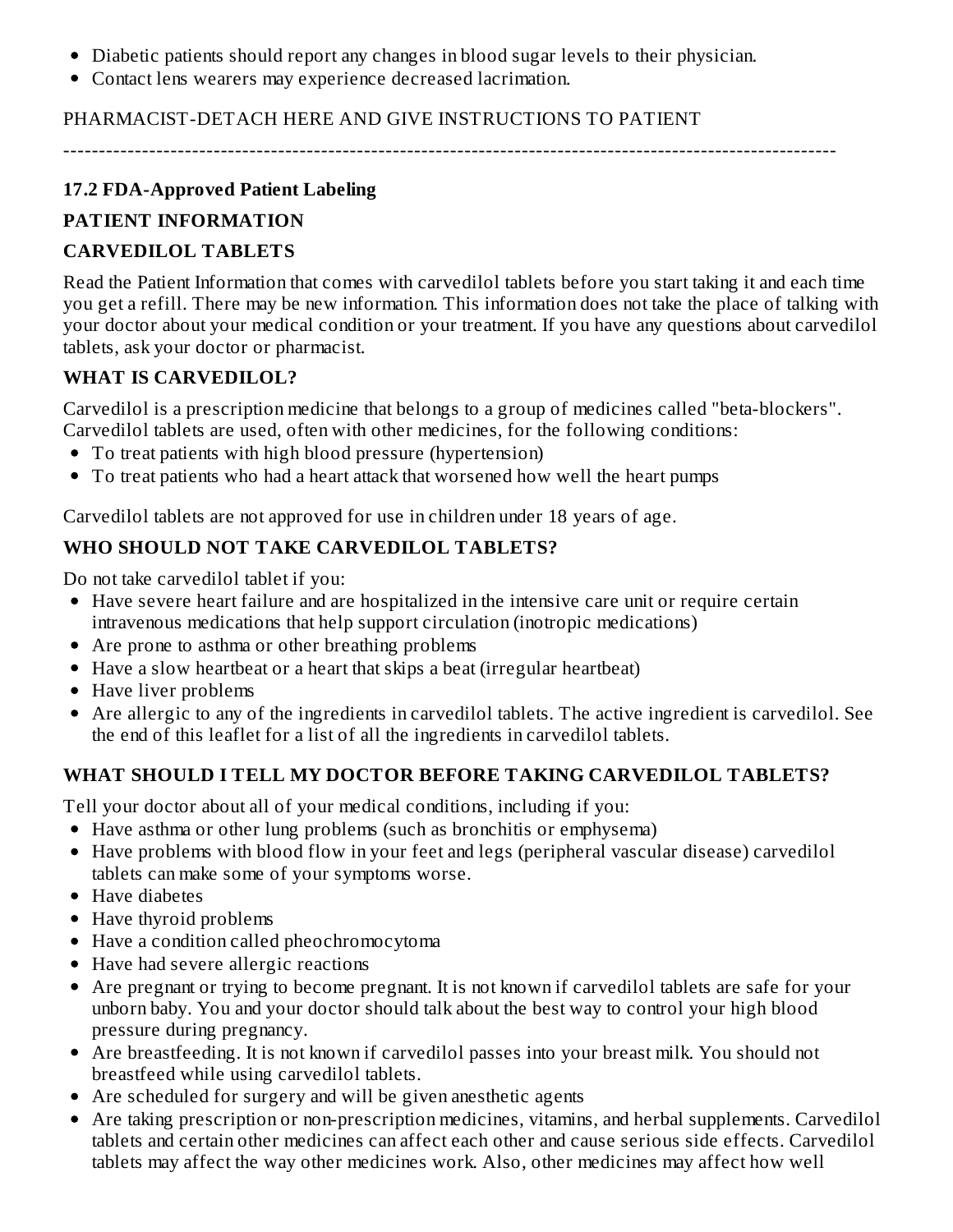carvedilol tablets works

Keep a list of all the medicines you take. Show this list to your doctor and pharmacist before you start a new medicine.

# **HOW SHOULD I TAKE CARVEDILOL TABLETS?**

It is important for you to take your medicine every day as directed by your doctor. If you stop **taking carvedilol tablets suddenly, you could have chest pain and/or a heart attack. If your doctor decides that you should stop taking carvedilol tablets, your doctor may slowly lower your dos e over a period of time before stopping it completely.**

- Take carvedilol tablets exactly as prescribed. Your doctor will tell you how many tablets to take and how often. In order to minimize possible side effects, your doctor might begin with a low dose and then slowly increase the dose.
- **Do not stop taking carvedilol tablets and do not change the amount of carvedilol tablets you take without talking to your doctor.**
- Tell your doctor if you gain weight or have trouble breathing while taking carvedilol tablets.
- Take carvedilol tablets with food.
- If you miss a dose of carvedilol tablets, take your dose as soon as you remember, unless it is time to take your next dose. Take your next dose at the usual time. Do not take 2 doses at the same time.
- If you take too much carvedilol tablets, call your doctor or poison control center right away.

# **WHAT SHOULD I AVOID WHILE TAKING CARVEDILOL TABLETS?**

Carvedilol tablets can cause you to feel dizzy, tired, or faint. Do not drive a car, use machinery, or do anything that needs you to be alert if you have these symptoms.

# **WHAT ARE POSSIBLE SIDE EFFECTS OF CARVEDILOL TABLETS?**

- **Low blood pressure (which may caus e dizziness or fainting when you stand up).** If these happen, sit or lie down right away and tell your doctor.
- **Tiredness.** If you feel tired or dizzy you should not drive, use machinery, or do anything that needs you to be alert.
- **Slow heartbeat**
- **Changes in your blood sugar. If you have diabetes, tell your doctor if you have any changes in your blood sugar levels.**
- Carvedilol tablets may hide some of the symptoms of low blood sugar, especially a fast heartbeat.
- Carvedilol tablets may mask the symptoms of hyperthyroidism (overactive thyroid).
- **Wors ening of s evere allergic reactions.**

Other side effects of carvedilol tablets include shortness of breath, weight gain, diarrhea, and fewer tears or dry eyes that become bothersome if you wear contact lenses. Call your doctor if you have any side effects that bother you or don't go away.

#### **Call your doctor for medical advice about side effects. You may report side effects to FDA at 1- 800-FDA-1088.**

# **How should I store carvedilol tablets?**

- Store carvedilol tablets at 20 $^{\circ}$  to 25 $^{\circ}$  C (68 $^{\circ}$  to 77 $^{\circ}$ F). Keep the tablets dry.
- Safely, throw away carvedilol tablets that are out of date or no longer needed.
- Keep carvedilol tablets and all medicines out of the reach of children.

# **GENERAL INFORMATION ABOUT CARVEDILOL TABLETS**

Medicines are sometimes prescribed for conditions other than those described in patient information leaflets. Do not use carvedilol tablets for a condition for which it was not prescribed. Do not give carvedilol tablets to other people, even if they have the same symptoms you have. It may harm them.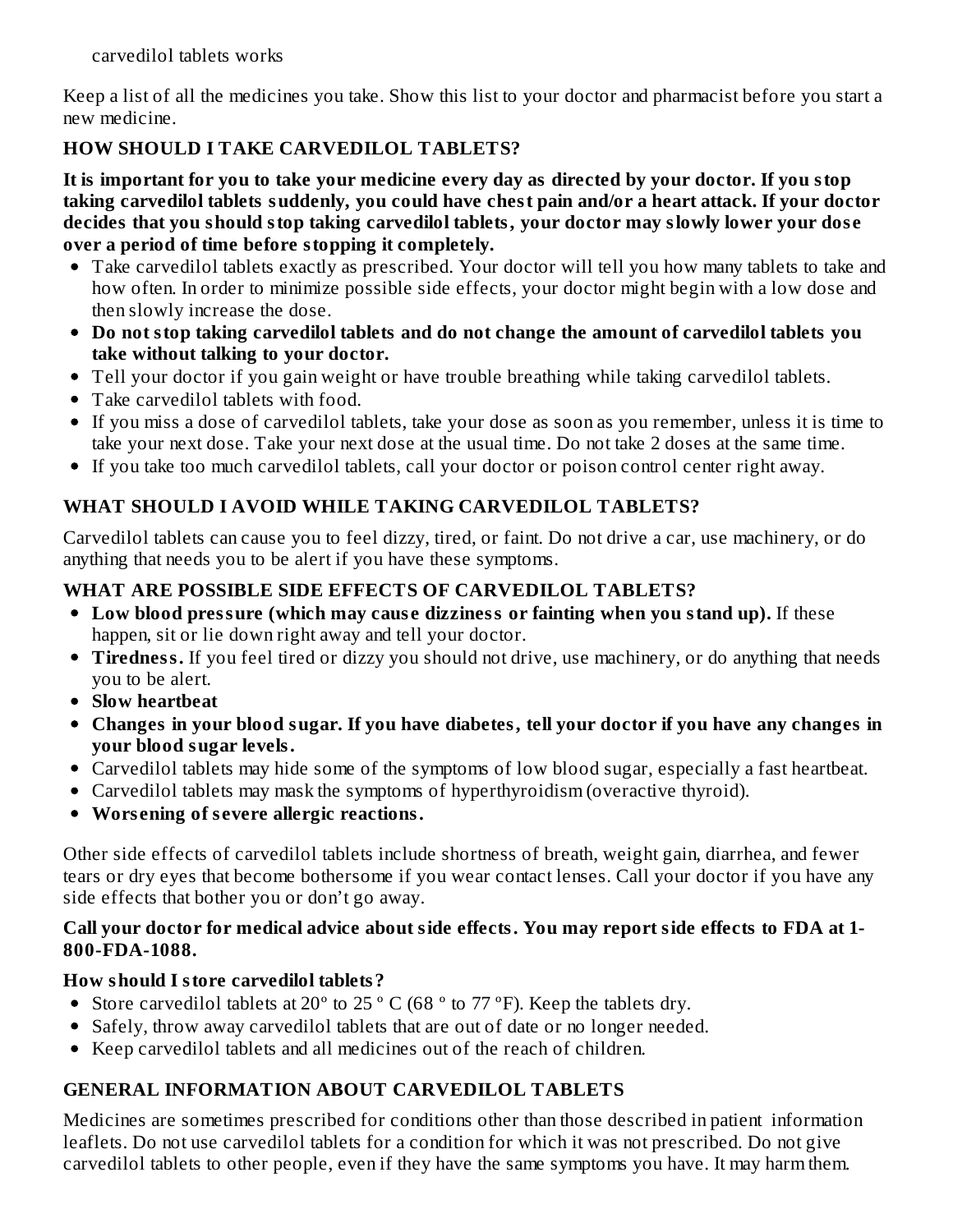This leaflet summarizes the most important information about carvedilol tablets. If you would like more information, talk with your doctor. You can ask your doctor or pharmacist for information about carvedilol tablets that is written for healthcare professionals. Please address medical inquiries to, (MedicalAffairs@zydususa.com) Tel.: 1-877-993-8779.

# **WHAT ARE THE INGREDIENTS IN CARVEDILOL TABLETS?**

Active Ingredient: Carvedilol

Inactive Ingredients: Colloidal silicon dioxide, crospovidone, hypromellose, lactose monohydrate, magnesium stearate, polyethylene glycol, povidone, talc, and titanium dioxide.

Carvedilol tablets come in the following strengths: 3.125 mg, 6.25 mg, 12.5 mg and 25 mg

# **Manufactured by:**

Cadila Healthcare Ltd.

Ahmedabad, India

# **Distributed by:**

Zydus Pharmaceuticals USA Inc.

Princeton, NJ 08540

# **Repacked by:**

H.J. Harkins Company, Inc.

Nipomo, CA 93444

Rev.: 02/10

Revision Date: 11/02/2011

# **PACKAGE LABEL.PRINCIPAL DISPLAY PANEL**

NDC 68382-093-01 in bottle of 100 Tablets Carvedilol Tablets, 6.25 mg  $R_x$  only 100 Tablets ZYDUS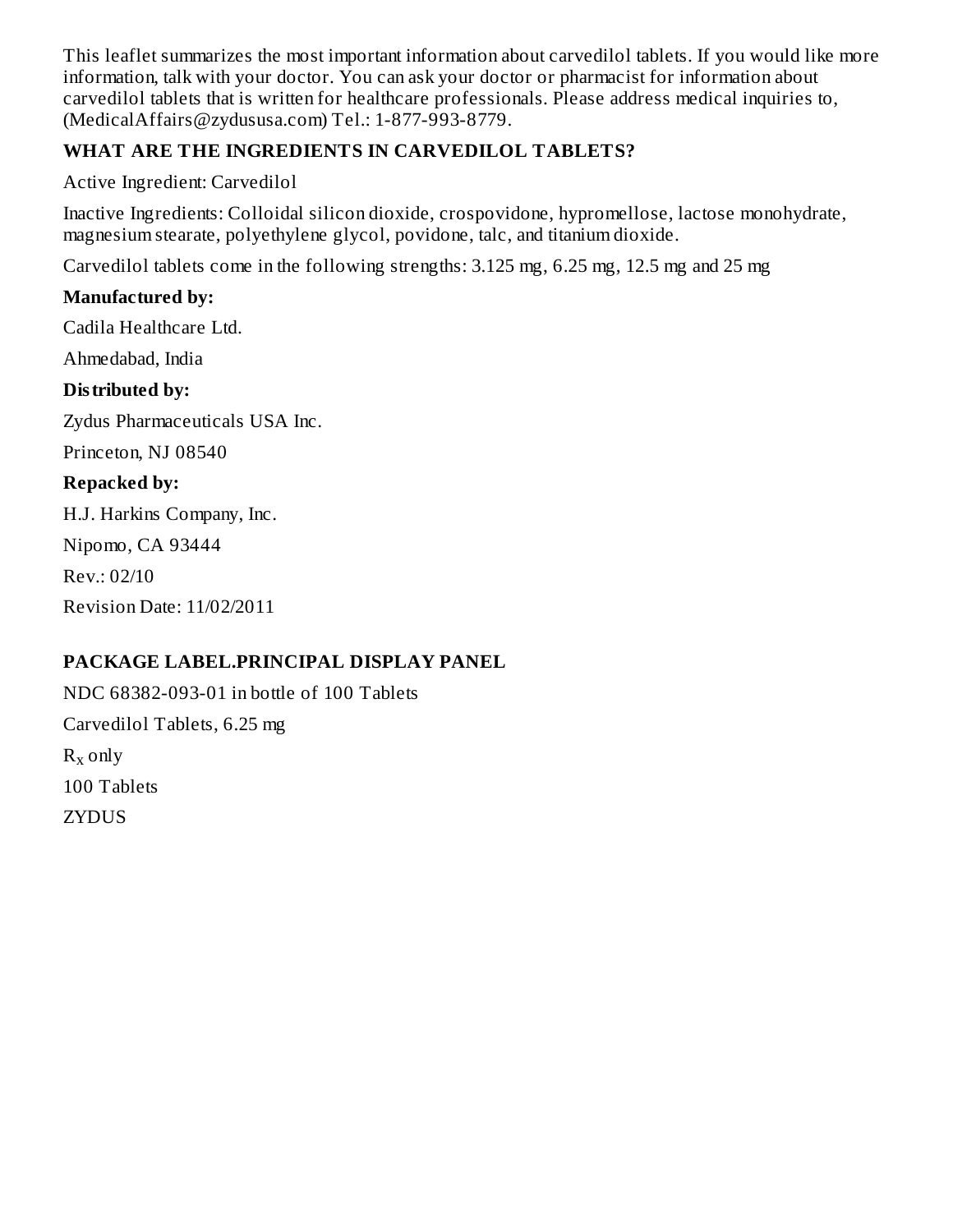| 52959-466-30                                                                   | RX Only: #XXXXXXXX                                                          | #XXX |            | OUT O REACH OF CHILDREN. Store in a cool dry place 68 to 77 | CAUTION: Federal law PROHIBITS the transfer of this drug to anyone<br>other than the person to whom prescribed and prohibits dispensing<br>without a prescription unless OTC. See outsert for add IRX info KEEP |
|--------------------------------------------------------------------------------|-----------------------------------------------------------------------------|------|------------|-------------------------------------------------------------|-----------------------------------------------------------------------------------------------------------------------------------------------------------------------------------------------------------------|
| <b>CARVEDILOL 6.25mg TABLET</b>                                                |                                                                             |      | degrees F. | CARVEDILOL 6.25mg TABLET                                    |                                                                                                                                                                                                                 |
| Lot #: CVL600ZY<br>Mfg: ZYDUS                                                  |                                                                             |      |            | 52959-466-30<br>09/12<br>Coreg                              | #30<br>Qty<br>Lot CVL600ZY<br>68382-093-05                                                                                                                                                                      |
| Exp: 09/12<br>Mfg India<br>Loc:                                                | Compare to: Coreg<br>Mfg. NDC: 68382-093-05<br>Pill ID: White round tablets |      |            | CARVEDILOL 6.25mg TABLET<br>52959-466-30<br>09/12<br>Coreg  | #30<br>Qty<br>CVL600ZY<br>Lot<br>68382-093-05                                                                                                                                                                   |
| Take as directed by your Doctor or<br>See outsert for usual dosage information |                                                                             |      |            | CARVEDILOL 6.25mg TABLET<br>52959-466-30<br>09/12<br>Coreg  | Qty #30<br>Lot CVL600ZY<br>68382-093-05                                                                                                                                                                         |
|                                                                                |                                                                             |      |            | CARVEDILOL 6.25mg TABLET<br>52959-466-30<br>09/12<br>Coreg  | #30<br>Qtv<br>CVL600ZY<br>Lot<br>68382-093-05                                                                                                                                                                   |
|                                                                                |                                                                             |      |            | Repack: HJ Harkins Co., Inc. Nipomo., CA 93444              | Dispense in tight, child & light-resistant container per USP                                                                                                                                                    |

| <b>CARVEDILOL</b>               |                                                     |                                                              |                           |  |                              |                 |          |
|---------------------------------|-----------------------------------------------------|--------------------------------------------------------------|---------------------------|--|------------------------------|-----------------|----------|
|                                 | carvedilol tablet, film coated                      |                                                              |                           |  |                              |                 |          |
|                                 |                                                     |                                                              |                           |  |                              |                 |          |
| <b>Product Information</b>      |                                                     |                                                              |                           |  |                              |                 |          |
| Product Type                    |                                                     | HUMAN PRESCRIPTION DRUG                                      | <b>Item Code (Source)</b> |  | NDC:52959-466(NDC:68382-093) |                 |          |
| <b>Route of Administration</b>  |                                                     | ORAL                                                         |                           |  |                              |                 |          |
|                                 |                                                     |                                                              |                           |  |                              |                 |          |
|                                 |                                                     |                                                              |                           |  |                              |                 |          |
|                                 | <b>Active Ingredient/Active Moiety</b>              |                                                              |                           |  |                              |                 |          |
|                                 |                                                     | <b>Ingredient Name</b>                                       |                           |  | <b>Basis of Strength</b>     |                 | Strength |
|                                 |                                                     | CARVEDILOL (UNII: 0K47UL67F2) (CARVEDILOL - UNII:0K47UL67F2) |                           |  | CARVEDILOL                   | 6.25 mg         |          |
|                                 |                                                     |                                                              |                           |  |                              |                 |          |
| <b>Inactive Ingredients</b>     |                                                     |                                                              |                           |  |                              |                 |          |
|                                 |                                                     | <b>Ingredient Name</b>                                       |                           |  |                              | Strength        |          |
| CROSPOVIDONE (UNII: 68401960MK) |                                                     |                                                              |                           |  |                              |                 |          |
|                                 | <b>HYPROMELLOSES</b> (UNII: 3NXW29V3WO)             |                                                              |                           |  |                              |                 |          |
|                                 | LACTOSE MONOHYDRATE (UNII: EWQ57Q8I5X)              |                                                              |                           |  |                              |                 |          |
|                                 | MAGNESIUM STEARATE (UNII: 70097M6I30)               |                                                              |                           |  |                              |                 |          |
|                                 | POLYETHYLENE GLYCOL (UNII: 3WJQ0SDW1A)              |                                                              |                           |  |                              |                 |          |
|                                 | <b>COLLOIDAL SILICON DIOXIDE (UNII: ETJ7Z6XBU4)</b> |                                                              |                           |  |                              |                 |          |
|                                 | PO VIDO NE (UNII: FZ989GH94E)                       |                                                              |                           |  |                              |                 |          |
|                                 | TALC (UNII: 7SEV7J4R1U)                             |                                                              |                           |  |                              |                 |          |
|                                 | TITANIUM DIO XIDE (UNII: 15FIX9 V2JP)               |                                                              |                           |  |                              |                 |          |
|                                 |                                                     |                                                              |                           |  |                              |                 |          |
|                                 | <b>Product Characteristics</b>                      |                                                              |                           |  |                              |                 |          |
|                                 |                                                     |                                                              |                           |  |                              |                 |          |
| Color                           | WHITE (WHITE TO OFF- WHITE)                         |                                                              | Score                     |  |                              | no score        |          |
| <b>Shape</b>                    | ROUND (ROUND)                                       |                                                              | <b>Size</b>               |  |                              | 6 <sub>mm</sub> |          |
| Flavor                          |                                                     |                                                              | <b>Imprint Code</b>       |  |                              | ZC40            |          |